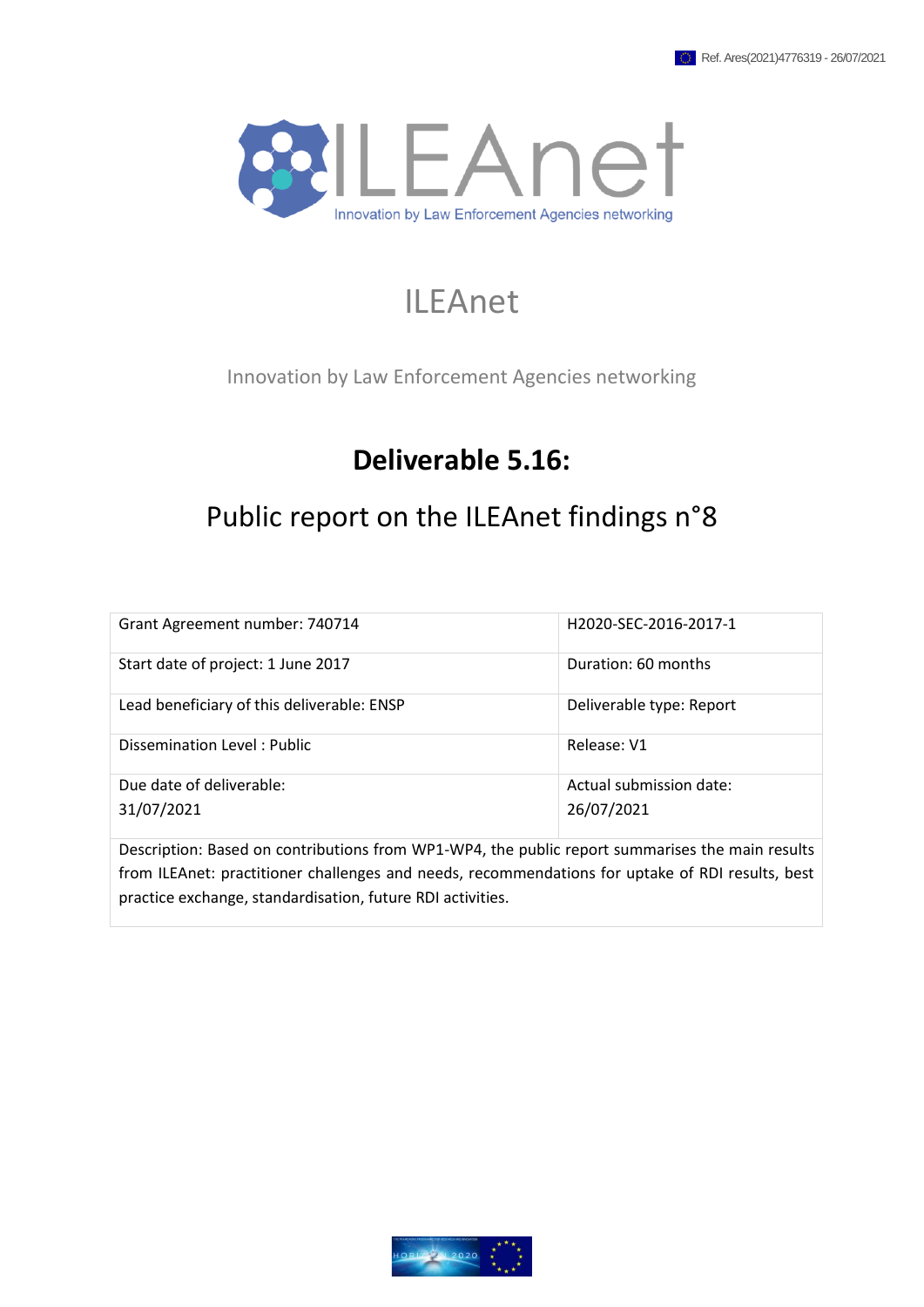

# **INNOVATION BY LAW** ENFORCEMENT AGENCIES NETWORKING



#### Description

Based on contributions from WP1-WP4, public report summarising the main results from ILEAnet: practitioner challenges and needs, recommendations for uptake of RDI results, best practice exchange, standardization, future RDI activities.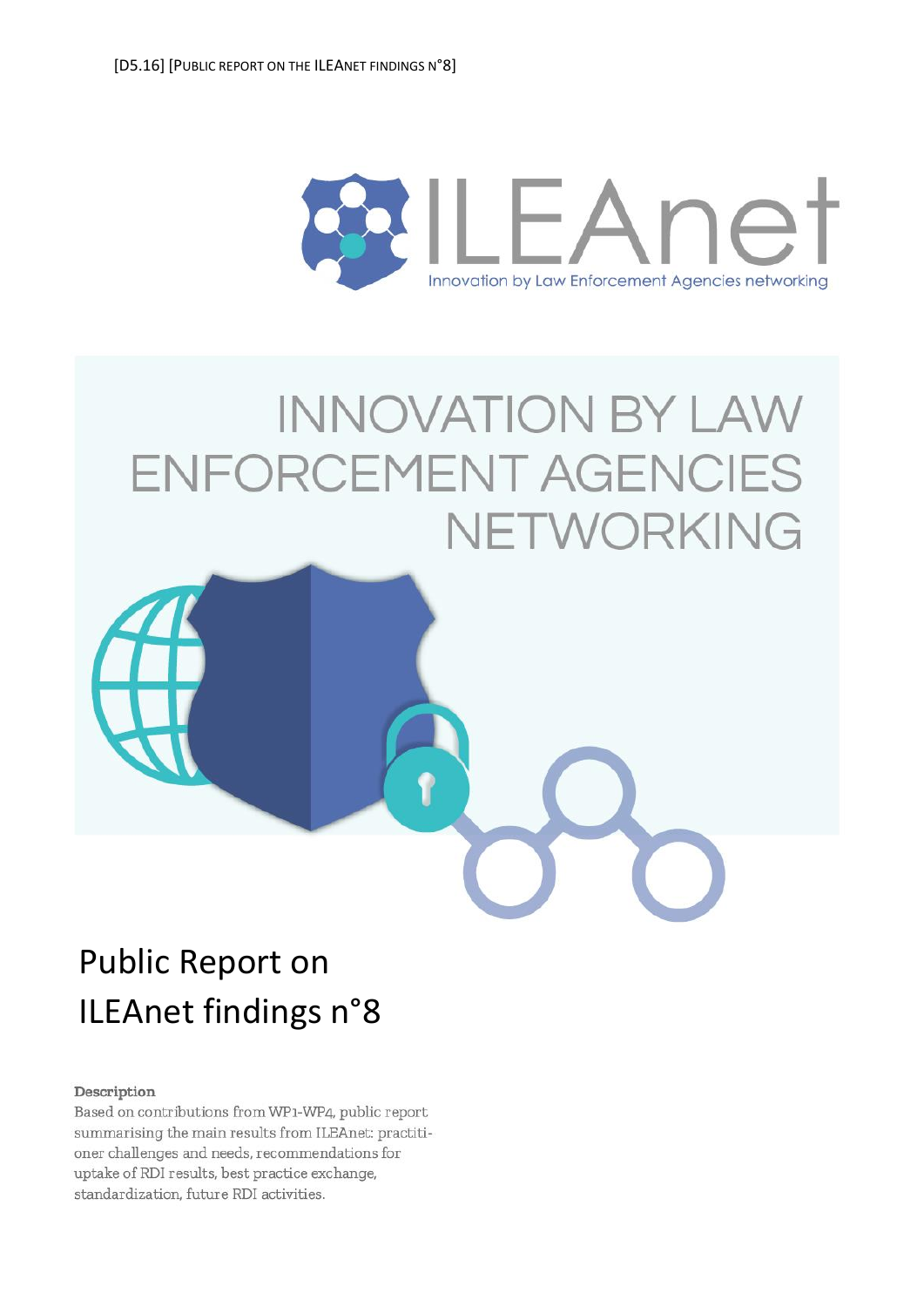# <span id="page-2-0"></span>Executive Summary

This public report aims to give an insight to the work performed within ILEAnet from month 43 to 48.

The ILEAnet Community continued to live and grow. The community now counts more than 260 members connected through the ILEAnet online platform, but their participation goes beyond their digital activities. A daily work is undertaken to reinforce and boost the ILEAnet practitioners' and researchers' community. Given the global sanitary situation, ILEAnet's goal to build an online community of practitioners and researchers had more incidence.

The events proposed by the ILEAnet project, together with the dissemination and communication activities, strengthened the dynamism of the current community and opened it up to the European community interested in security research.

A continuous work is being done to better involve practitioners in security research. It is ILEAnet's core mission to connect researchers and law enforcement practitioners through joint events (e.g. workshops) but also researchfocused activities, such as in-depth studies.

During the reporting period, the first open call was awarded to the *Information sharing mechanisms between European Law Enforcement Agencies* study. The second tender on *Age Determination assessment techniques* will soon be awarded. Both studies will perform states of the start and explore potential solutions to those two cross-cutting needs identified by the ILEAnet community.

In addition, the scientific coordination team continued to propose a set of offers to researchers, in order to reinforce the connections among them and with practitioners.

One of the great accomplishments under the current reporting period was the exploration of the standardisation topic, with the objective of identifying the areas of most common interest for future standardisation. An intensive work was carried out and these efforts led to the preparation of the fourth ILEAnet Public Workshop (PW4). The virtual event, held in June 2021, was dedicated to *Standardisation in Security Research* and its outputs will be further reported in the next public report.

The ILEAnet Project Uptake Process (IPUP), a process designed to support the uptake of existing innovative solutions, was refined. Firstly experimented during the second ILEAnet Public Workshop (PW2 in 2019), the IPUP was complemented during the third ILEAnet Public Workshop (PW3 in 2020). A targeted uptake webinar focused on the research project receiving the highest level of feedback following PW3 (namely ROBORDER) was delivered. The webinar was held in collaboration with iProcureNet and with the support of FRONTEX. With a view to further assessing the solution presented and making recommendations, ILEAnet implemented a post webinar questionnaire to explore the next steps for the solution uptake.

Finally, ILEAnet continued its work on assessing LEAs' challenges and needs regarding age determination. The results of the questionnaire circulated within the LEAs' network are available and are fully aligned with the related tender.

A detailed description of the activities performed in each of the three technical WPs is provided in this report, and structured as follows:

- $\oplus$ Report of the general activities
- Strategy for the next six months

Furthermore, an additional section presents the crosscutting activities, not necessarily visible in the three technical work packages, but nonetheless crucial for the success of the project.

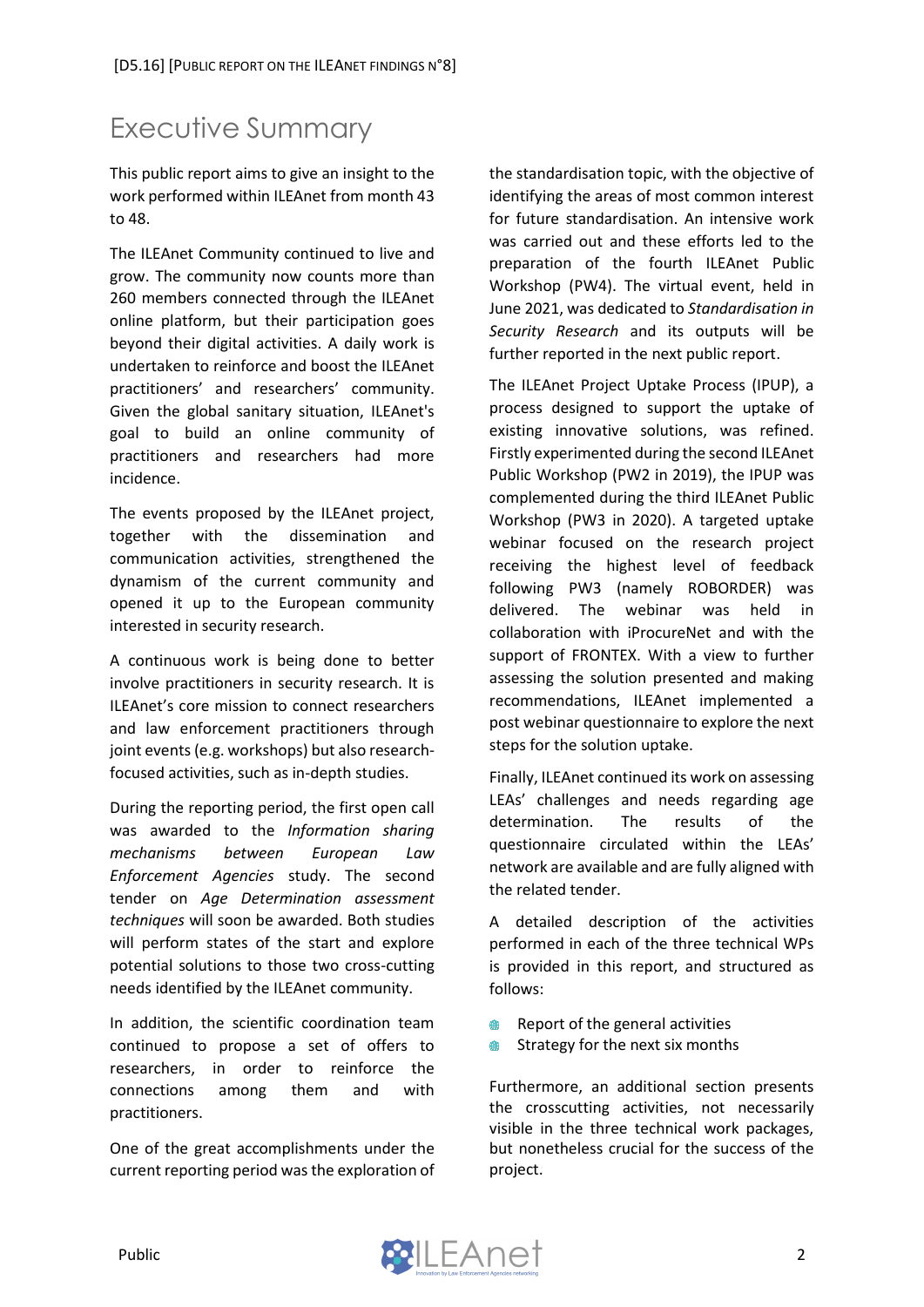# Table of content

| WP1: ILEAnet networking, including INC role and contribution to topic strands |  |
|-------------------------------------------------------------------------------|--|
|                                                                               |  |
|                                                                               |  |
|                                                                               |  |
|                                                                               |  |
|                                                                               |  |
|                                                                               |  |
|                                                                               |  |
|                                                                               |  |
|                                                                               |  |
|                                                                               |  |
|                                                                               |  |
|                                                                               |  |
|                                                                               |  |
|                                                                               |  |

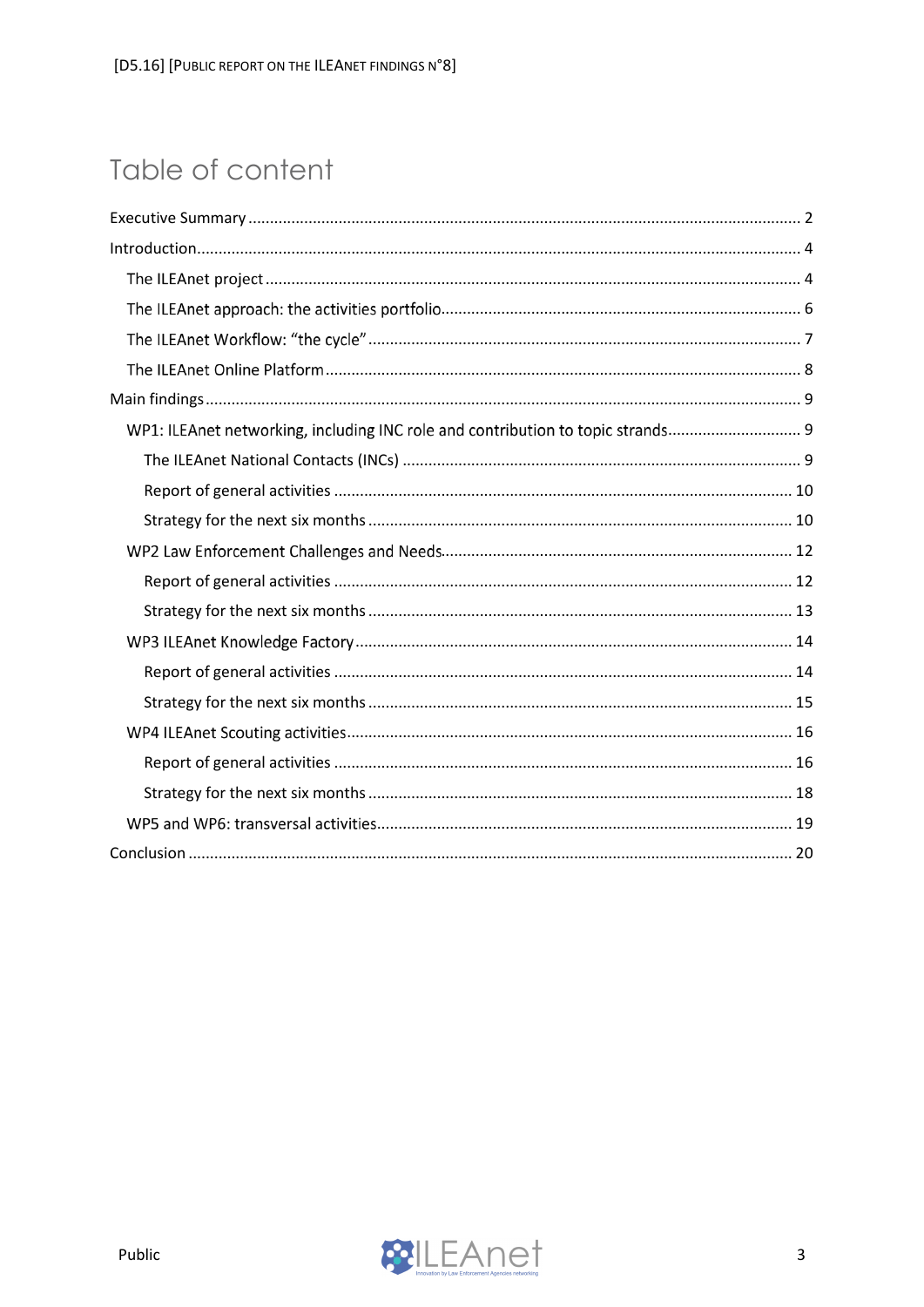# <span id="page-4-0"></span>Introduction

### <span id="page-4-1"></span>The ILEAnet project

ILEAnet is a European project funded by the European Union's Horizon 2020 research and innovation programme and launched on the 1st of June 2017 for a 5-year duration. The overall objective of ILEAnet is to build and develop a sustainable organisational Law Enforcement Agency (LEA) practitioners' network focused on Research, Development and Innovation (RDI). ILEAnet addresses LEA challenges, together with a community of individuals, including practitioners and experts from academia and industry, interesting in exchanging and collaborating in this area.

Detailed information about the project is available online [\(www.ileanet.eu\)](http://www.ileanet.eu/).

The ILEAnet Network and Community were created adopting a two-way perspective: topdown and bottom-up.

Top-down:  $\blacksquare$ 

ILEAnet functions as a network of organisations. It is aligned with existing institutional structures respecting the corresponding institutional mandates and operational set-ups.

Bottom-up:

In addition, ILEAnet functions as a community of people who are interested in innovationcentred collaboration. Thereby, innovation is facilitated, and key LEA challenges are addressed.

The effective iterative interaction between these two approaches helps to identify needs and opportunities and prioritise suggestions with respect to future LEA-relevant RDI in the EU and national programmes, policies and standardisation efforts.



Figure 1: ILEAnet involved countries

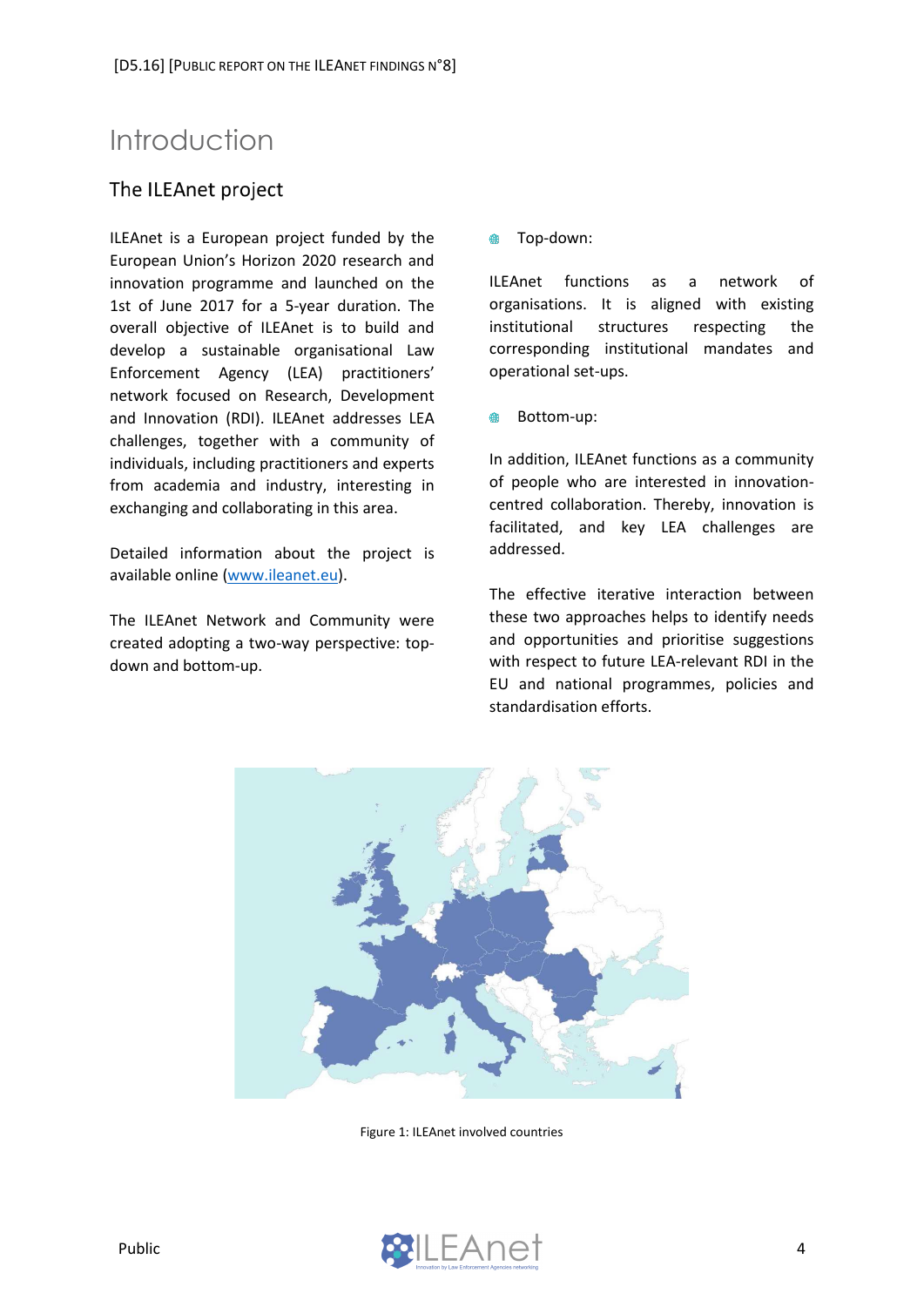21 partners from 17 countries are involved in the project. Most of them are practitioners, together with research centers and institutes (see Figure 2 below).

| <b>Organisation</b>                                                                                                                                                                                             | <b>Country</b>        |
|-----------------------------------------------------------------------------------------------------------------------------------------------------------------------------------------------------------------|-----------------------|
| Federal Ministry of the Interior                                                                                                                                                                                | Austria               |
| Ministry of Interior - Bulgaria                                                                                                                                                                                 | <b>Bulgaria</b>       |
| <b>Cyprus Police</b>                                                                                                                                                                                            | <b>Cyprus</b>         |
| Police of the Czech Republic                                                                                                                                                                                    | <b>Czech Republic</b> |
| <b>Estonian Police and Border Guard Board</b>                                                                                                                                                                   | <b>Estonia</b>        |
| <b>ARTTIC</b>                                                                                                                                                                                                   | <b>France</b>         |
| French Ministry of Interior                                                                                                                                                                                     | <b>France</b>         |
| Ecole Nationale Supérieure de la Police                                                                                                                                                                         | <b>France</b>         |
| Bavarian University of Applied Sciences for Public Service, Department of<br>Policing (in replacement of the Deutsche Hochschule der Polizei) <sup>1</sup> : to be<br>validated in the amendment in preparation | Germany               |
| Hungarian National police                                                                                                                                                                                       | <b>Hungary</b>        |
| University College Dublin, Centre for Cybersecurity & Cybercrime<br>Investigation                                                                                                                               | <b>Ireland</b>        |
| Ministry of Public Security                                                                                                                                                                                     | <b>Israel</b>         |
| Italian Public Safety Department, Ministry of Interior                                                                                                                                                          | Italy                 |
| <b>State Police of Latvia</b>                                                                                                                                                                                   | Latvia                |
| <b>European Forensic Initiatives Centre</b>                                                                                                                                                                     | Poland                |
| Police Academy in Szczytno                                                                                                                                                                                      | Poland                |
| Romanian Ministry of Internal Affairs                                                                                                                                                                           | <b>Romania</b>        |
| Slovakian Criminal Police, Ministry of Interior                                                                                                                                                                 | <b>Slovakia</b>       |
| <b>ISEMI INSTITUTE</b>                                                                                                                                                                                          | Slovakia              |
| Unitad Central Intelligencia Criminal                                                                                                                                                                           | Spain                 |
| Police Service of Northern Ireland                                                                                                                                                                              | <b>United Kingdom</b> |

Figure 3: ILEAnet Consortium

<sup>&</sup>lt;sup>1</sup> The organisation signed a non-disclosure agreement and its application to become an ILEAnet organisation member was included in the second amendment to the Grant Agreement submitted to the European Commission in July 2021.

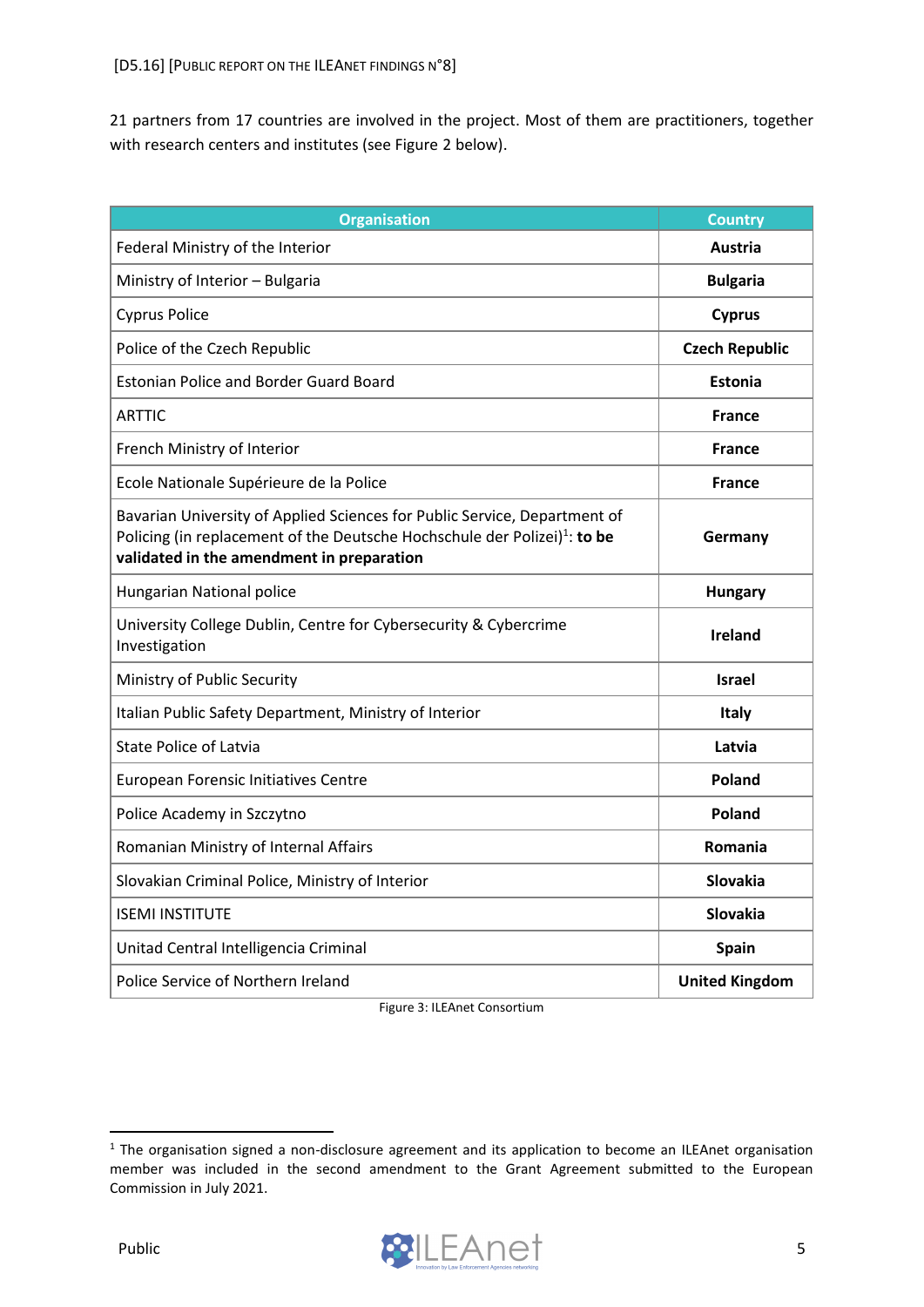### <span id="page-6-0"></span>The ILEAnet approach: the activities portfolio

ILEAnet's growing ambition is to provide a conducive environment for security research and innovation up to the deployment of practical solutions by LEAs.

ILEAnet is concerned with **enhancing its practitioner network** and **facilitating their involvement into research activities**: from identifying challenges and needs translated into research topics, to the uptake of research projects' solutions into practice.

As in the last reporting period, ILEAnet continued to **experiment the ILEAnet Project Uptake Process (IPUP)** and define the conditions for the project incubating process (**IPIP – ILEAnet Project Incubation Process**). While the IPUP aims at facilitating and accelerating the implementation of security research projects' outputs by Law Enforcement Agencies, the IPIP aims at federating LEAs on common needs or requirements in order to identify research needs (e.g. research projects and/or research programs) and help practitioners transform their needs into action.

Those two processes are supported by a **panel of tools** such as an assessment **questionnaire for developed solutions**, emphasising that the solution is to be implemented in a LEA environment. The ILEAnet community benefits from a **digital library**, which clusters securityrelated knowledge and helps identifying potential solutions that meet LEAs needs. The IPIP process is supported by **open calls** that were launched at the European scale to make the scientific community conduct in-depth studies on some specific LEA needs. Lastly, **events** (webinars, workshops, brainstorming sessions, etc.) are fully integrated and supporting the IPUP and IPIP processes.

Simultaneously, ILEAnet **builds on a community of practitioners and researchers** interested in security research. The animation of such a community is a daily-basis task and requires human resources. The implicit objective is to bridge the gap between practitioners and research. To concretely work on this, ILEAnet collected **recommendations to better involve the practitioners in security research.** 

Finally, ILEAnet started studying the topic of "**standardisation**" and proposed related activities, such as a dedicated Public Workshop on the topic.

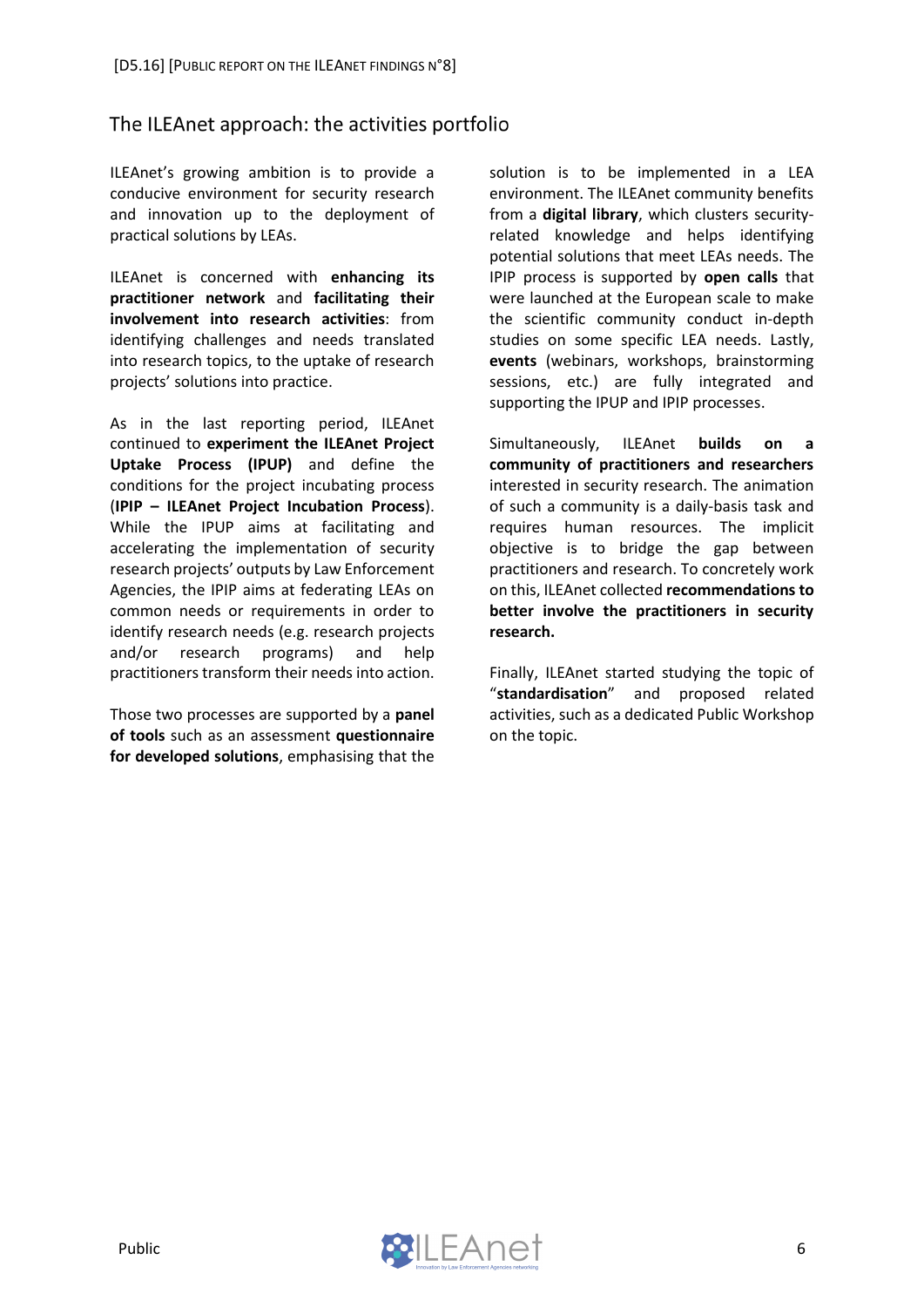### <span id="page-7-0"></span>The ILEAnet Workflow: "the cycle"

For LEA practitioners who face daily challenges, identifying existing solutions from research and finding time and space to assess them, may be a challenge in itself.

Consequently, the ILEAnet team **developed and experimented a cycle**, based on a close cooperation between inter-related work packages (WP2, WP3 and WP4). This cycle enables ILEAnet to:

- 1. Define the practitioners Challenges and Needs,
- 2. Monitor, collect and organise the current state of the art and existing or recent research initiatives
- 3. Identify gaps, requirements, opportunities and priorities
- 4. Provide recommendations and feed them back to the Consortium.



It should be noted that the other work packages support the ILEAnet cycle, through the ILEAnet National Contacts and scientific referents' networks, the project management and scientific coordination, as well as numerous dissemination and communication activities.

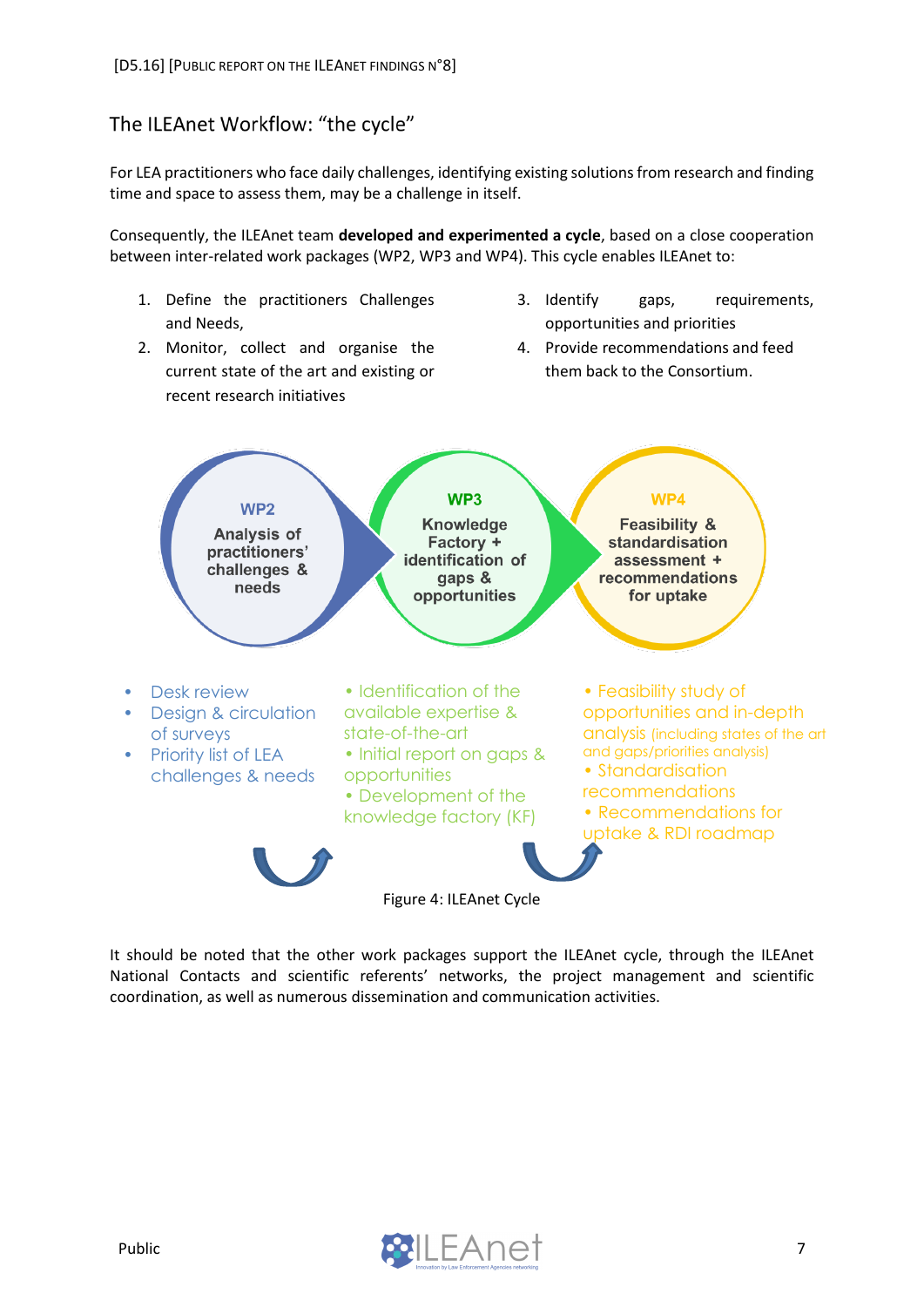## <span id="page-8-0"></span>The ILEAnet Online Platform

A collaborative space, encouraging discussions between European LEAs and researchers was created at the beginning of the project. The ILEAnet Online Platform, hosted in the Community Management Tool (CMT), allows an exchange between ILEAnet contributors. The ILEAnet Online Platform is structured with respect to the main topics raised by European practitioners. The interactions are monitored by several members of the ILEAnet team: the coordination team, the ILEAnet National

Contacts, the Community management and the Scientific coordination.

The ILEAnet Online Platform is continuously adjusted to the needs of the ILEAnet members, who provide feedback on their own user experience on a regular basis.



Figure 5: ILEAnet Online Platform Landing page (screenshot of 22 June 2021).

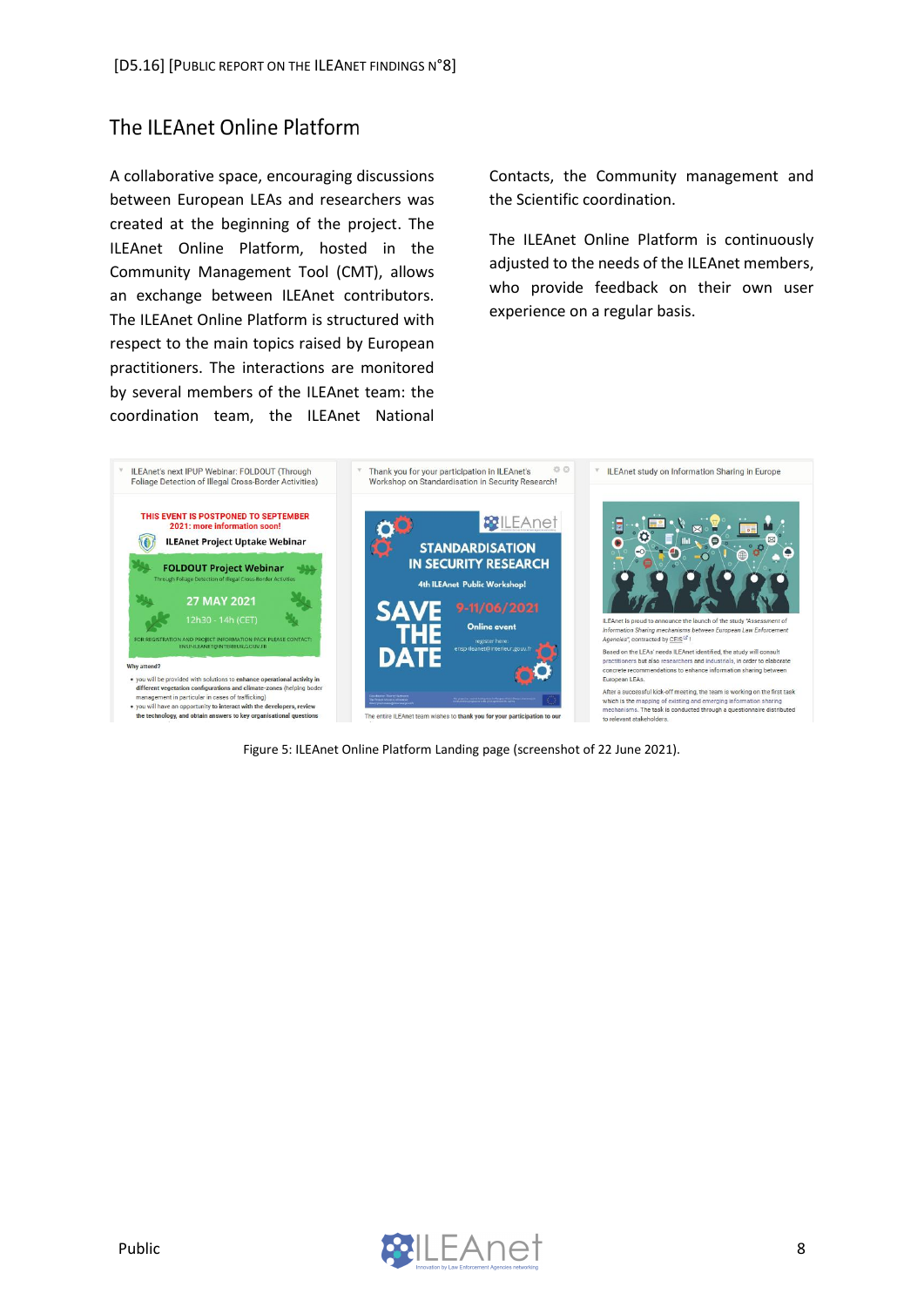# <span id="page-9-0"></span>Main findings

### <span id="page-9-1"></span>WP1: ILEAnet networking, including INC role and contribution to topic strands

WP1 aims at providing the resources and inputs from the ILEAnet National Contacts (INCs) and their respective national networks of practitioners, academia, industry and other stakeholders.

#### <span id="page-9-2"></span>The ILEAnet National Contacts (INCs)

As a reminder, ILEAnet is organised around ILEAnet National Contacts (INCs), who are dedicated ILEAnet consortium members or Law Enforcement Agency (LEA) representatives from all involved member states. They are responsible for the functioning of their "national networks". Together with the Scientific Coordination, they ensure good quality of the online exchanges. They act as a hub for the ILEAnet bottom-up and top-down oriented activities.

| <b>Organisation</b>                                                                                                                                                                                                  | <b>Country</b>  | <b>INC</b>                                   |
|----------------------------------------------------------------------------------------------------------------------------------------------------------------------------------------------------------------------|-----------------|----------------------------------------------|
| <b>BMI- Ministry of the Interior</b>                                                                                                                                                                                 | Austria         | <b>Caroline Schmidt</b>                      |
| Ministry of Interior - Bulgaria                                                                                                                                                                                      | <b>Bulgaria</b> | Mila Lalova                                  |
| <b>Cyprus Police</b>                                                                                                                                                                                                 | Cyprus          | Chryso Angeli                                |
| Police of the Czech Republic                                                                                                                                                                                         | Czech Republic  | Veronika Bouchalova                          |
| <b>Estonian Police and Border Guard Board</b>                                                                                                                                                                        | Estonia         | Raul Savimaa<br>Hannes Jarvine               |
| French Ministry of Interior                                                                                                                                                                                          | France          | <b>Thomas Fressin</b>                        |
| To be validated in the amendment in<br>preparation: Bavarian University of Applied<br>Sciences for Public Service, Department of<br>Policing (in replacement of the Deutsche<br>Hochschule der Polizei) <sup>2</sup> | Germany         | Sven-Eric Fikenscher<br><b>Holger Nitsch</b> |
| Hungarian National police                                                                                                                                                                                            | Hungary         | Kornel Borbas<br>Orsolya Varnai              |
| University College Dublin, Centre for<br>Cybersecurity & Cybercrime Investigation                                                                                                                                    | Ireland         | Cheryl Baker                                 |
| Italian Public Safety Department, Ministry<br>of Interior                                                                                                                                                            | Italy           | Elisabetta Ialongo<br>Lorenzo Rinaldi        |
| Israel National Police -Ministry of Public<br>Security                                                                                                                                                               | Israel          | <b>Tibby Roth</b>                            |
| Latvian State Police                                                                                                                                                                                                 | Latvia          | Inese Voloseviča<br><b>Ieva Klavina</b>      |

<sup>&</sup>lt;sup>2</sup> The organisation signed a non-disclosure agreement and its application to become an ILEAnet organisation member was included in the second amendment to the Grant Agreement submitted to the European Commission in July 2021.

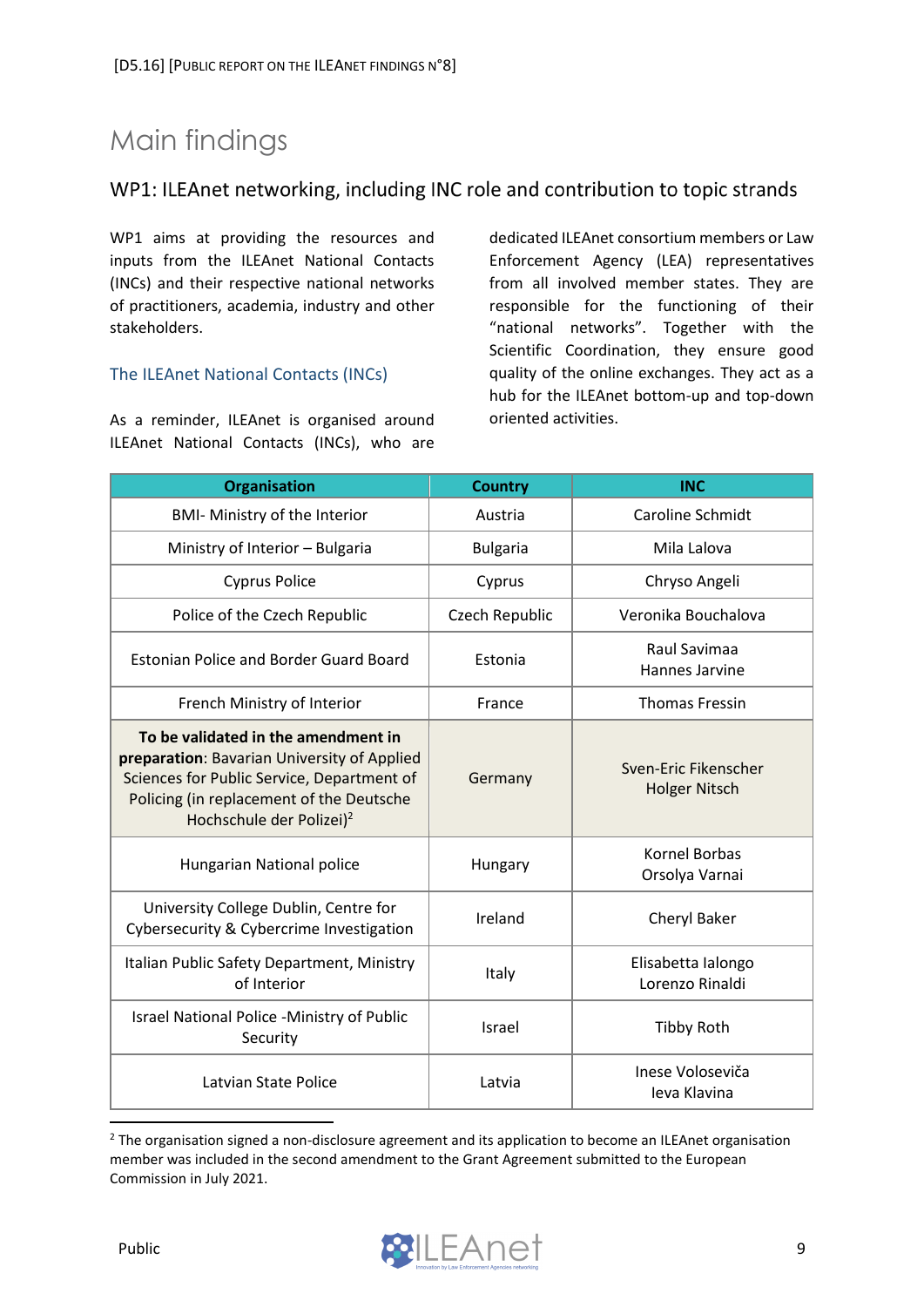| European Forensic Initiatives Centre<br><b>Foundation - EFIC</b>            | Poland         | Monika Pawelec        |
|-----------------------------------------------------------------------------|----------------|-----------------------|
| Institute for Research and Development of<br>the Police Academy in Szczytno | Poland         | Jakub Muraszko        |
| Romanian Ministry of Internal Affairs                                       | Romania        | Gabriel Jancu         |
| Presidium of Police Force                                                   | Slovakia       | Zuzana Zachova        |
| <b>ISEMI INSTITUTE</b>                                                      | Slovakia       | Alena Dikosova        |
| <b>Spanish National Police</b>                                              | Spain          | Pablo Fernández López |
| Police Service of Northern Ireland                                          | United Kingdom | Under discussion      |

#### <span id="page-10-0"></span>Report of general activities

The WP1 activities for this six-month period can be summarised as follows:

- Coordination of the ILEAnet national networks by the INCs in their respective countries;
- **EXECUTE:** Facilitation of the contributions from the national networks to ILEAnet;
- **Expert contributions from the INCs to** ILEAnet.

INCs went on **raising awareness** about ILEAnet activities nationally.

Their role was particularly significant to enlarge the audience for the **fourth ILEAnet Public Workshop**, as they invited a large number of national counterparts and experts to participate in the discussions (see chapter about WP4 for more details).

The INCs also contributed to inviting practitioners and researchers to **webinars** (see chapter about WP3) and to **brainstorming sessions** (see chapter about WP4).

They contributed to the **dissemination of the**  *Age determination* **tender** ILEAnet published at the European level on Dec. 4<sup>th</sup>, 2020 and of the **questionnaire** launched by the *Information Sharing* study's contractor. INCs were involved in sharing information about their **scientific network**, as ILEAnet offers the

possibility to promote the work of researchers and practitioners having a researcher hat (see chapter about WP6).

The INCs function not only as facilitators of their national networks but also as experts participating in discussions themselves, asking **questions**, **sharing knowledge** and interacting with the members in the ILEAnet Online Platform. Some INCs were crucial in animating in-depth discussions about their **topics of interest** and sharing **news about the EU security research agenda.** 

Similar to the previous reporting periods, interactions between INCs and the ILEAnet team were supported by **teleconferences**. The ILEAnet Coordination team offered **interviews** to new members to welcome them in the project and facilitate their integration.

#### <span id="page-10-1"></span>Strategy for the next six months

Once again, the last months have shown how much INCs play a key role in building and enlarging the network.

The effort will focus on increasing the number of members by enhancing the involvement of the national practitioners and researchers.

Furthermore, INCs will continue circulating information about ILEAnet activities and events

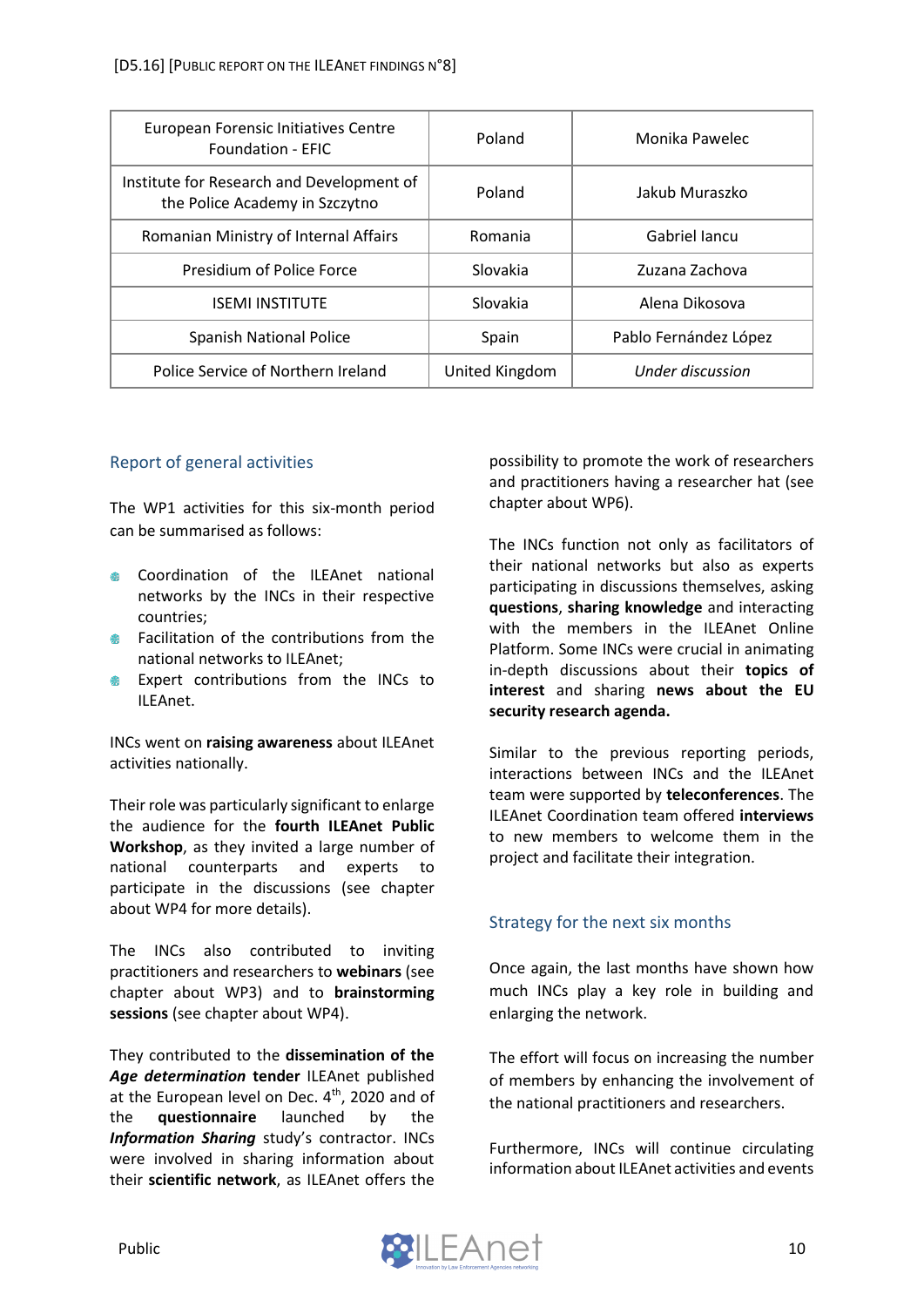in their respective countries and contribute to the Knowledge Factory thanks to information received from their respective networks.

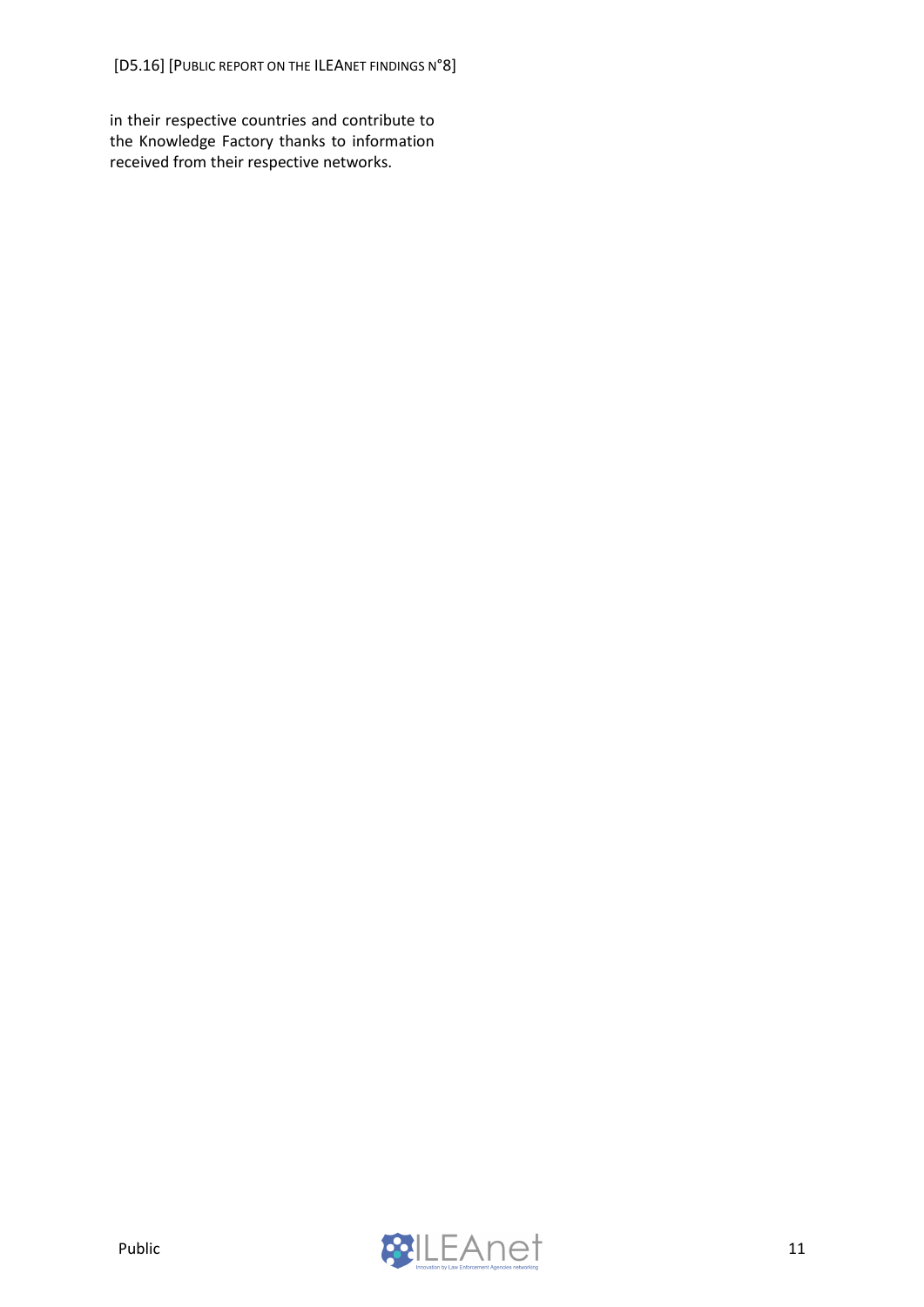### <span id="page-12-0"></span>WP2 Law Enforcement Challenges and Needs

WP2 aims to collect challenges and needs from Law Enforcement Authorities at the national and EU level, in order to facilitate solutions to these issues through research and development activities. The outputs from WP2 feed the WP3, by determining which angle to use to identify best practices and potential subjects for an in-depth analysis.

The WP2 is designed to collect and analyse the needs and challenges of LEA practitioners. This collection of data is performed using three approaches:

- Top-down, by suggesting topics based on  $\blacksquare$ analysis of policy, strategic documents and strategic research agendas,
- Bottom-up, by collecting inputs in open surveys and non-directed interviews,
- **Analysis of surveys and observation of the** activities within the ILEAnet network (ILEAnet community, ILEAnet network and ILEAnet practitioners' network).

#### <span id="page-12-1"></span>Report of general activities

The previous work of WP2 consisted in the review and analysis of the strategic and policy documents to "*Identify the Challenges and Needs of Law Enforcement Agencies Concerning Age Determination*". The focus topic emerged as a result of expressed LEAs' needs. Nine main challenges (and thirty-four related needs) were identified during the desk review. All show the complexity and significant impacts of the age determination on LEAs' job. The related **survey** was circulated among INCs and ILEAnet practitioners (via the ILEAnet Online Platform) in May 2021 and results were analysed. Nine countries participated in the survey. The top three challenges (among the nine set by the desk review) were:

#### *1. Accuracy and reliability of age assessment techniques*

- *2. Lack of effective, consistent and timely procedures for age determination and age assessments within and between Member States*
- *3. Potential misidentifications of children as adults (or adults as children) by LEAs in 'first line' contact situations*

Those three most important challenges reinforce the importance of the age determination issue. LEAs need an accurate and reliable age assessment technique, shared among EU countries, to better identify children, in particular for 'front-line' situations. Respondents underlined the importance of innovative processes and technological development to assess the age of an individual. They also shared results from national projects, recommendations and good practices, for instance to perform age assessment with a child-centric and child-sensitive approach.

The survey also provided results regarding the needs of LEAs for age assessment. The top three needs are:

- 1. **Improved training** for LEAs in making immediate 'on the spot' decisions concerning 'age determination' (as a potential solution to the #3 top challenge *Potential misidentifications of children as adults (or adults as children) by LEAs in 'first line' contact situations*)
- 2. **Improved information sharing** between Member States in cases of age determination (as a potential solution to a challenge that was not listed in the top three: *Duplication of effort by Member States in repeating age determination procedures with the same individual*)
- 3. **Collect and exchange data on missing children in migration in a harmonized and systematic way**, including for children at risk of trafficking (as a potential solution to a challenge that was not listed in the top three above: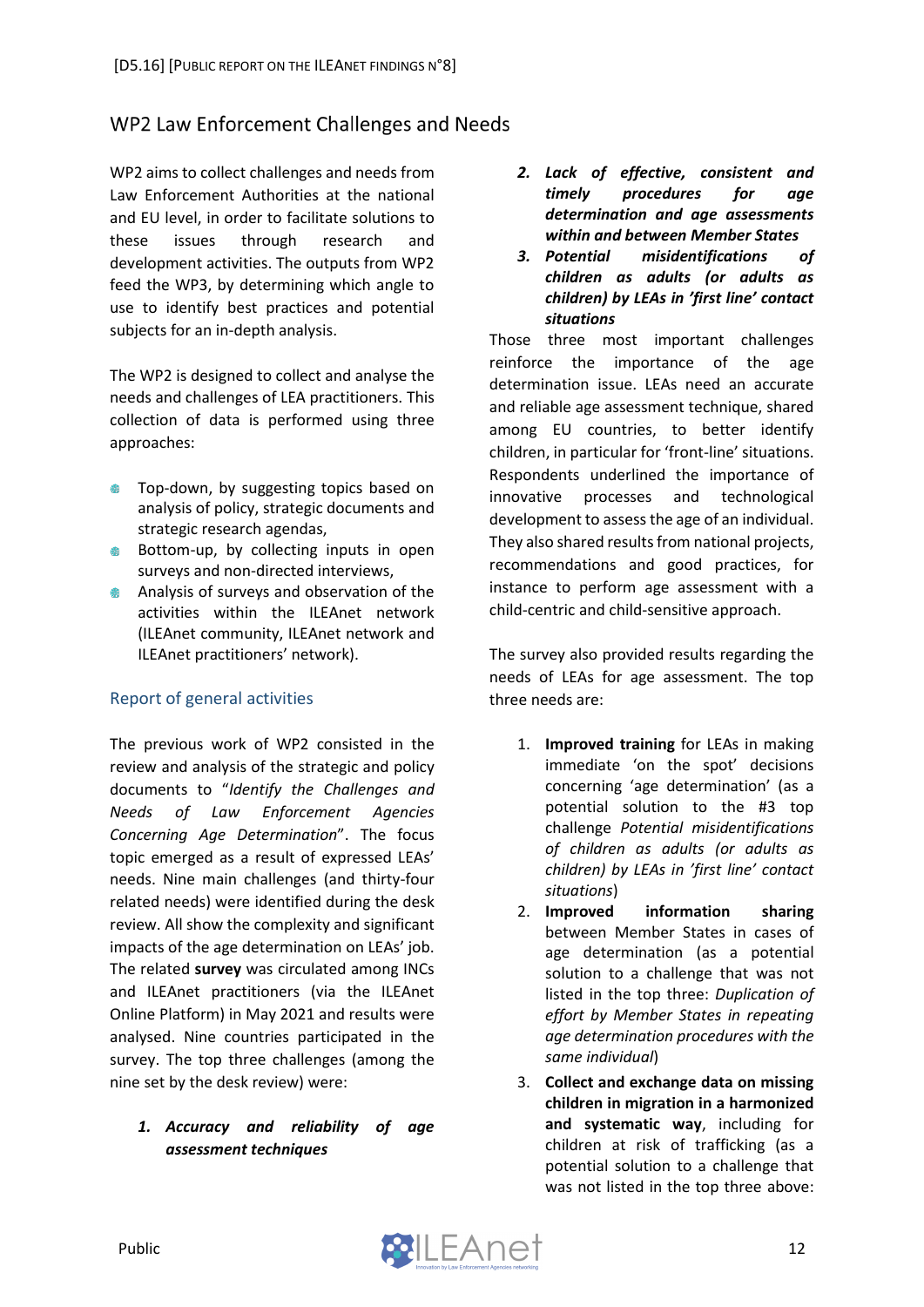*Identifying and supporting migrant children who come to the attention of LEAs that are 'missing' or victims of migrant smuggling or human trafficking*).

This priority list for the needs showed that LEAs' training should be improved to facilitate immediate 'on the spot' decisions concerning 'age determination'. It also demonstrated that there is an operational need for improved information sharing between Member States. Cooperation between agencies involved in cases of missing, exploited or trafficked children or involved in family tracing activities should be enhanced to better collect and exchange data on missing children.

These results are in line with the tenders launched by ILEAnet on *Information Sharing mechanisms between EU Law Enforcement agencies* and *Age determination techniques* (see chapter about WP6 for further information).

Finally, WP2 is responsible for **monitoring discussions on the ILEAnet internal platform and among ILEAnet practitioners**. Because of the news, the role of Covid-19 vaccination for LEAs' missions abroad was discussed. The legal basis for Data Warehouse systems in the police and lessons learnt from recent terrorist attacks were quoted. The goal is for the network itself to answer to its members, by providing expertise or information.

#### <span id="page-13-0"></span>Strategy for the next six months

The WP2 team will continue to monitor the activities and discussions of LEAs on the ILEAnet Online Platform, capturing emerging topics and facilitating the discussions for a smooth networking of LEAs on the ILEAnet Online Platform. For instance, WP2 plans to collect LEAs challenges and needs on important topics related to implementation of threats and benefits offered by Artificial Intelligence solutions.

WP2 will also support other WPs on new topics that may emerge and participate in the strengthening of the collaboration with other EU projects such as iProcureNet, by sharing ILEAnet results on LEAs' challenges and needs.

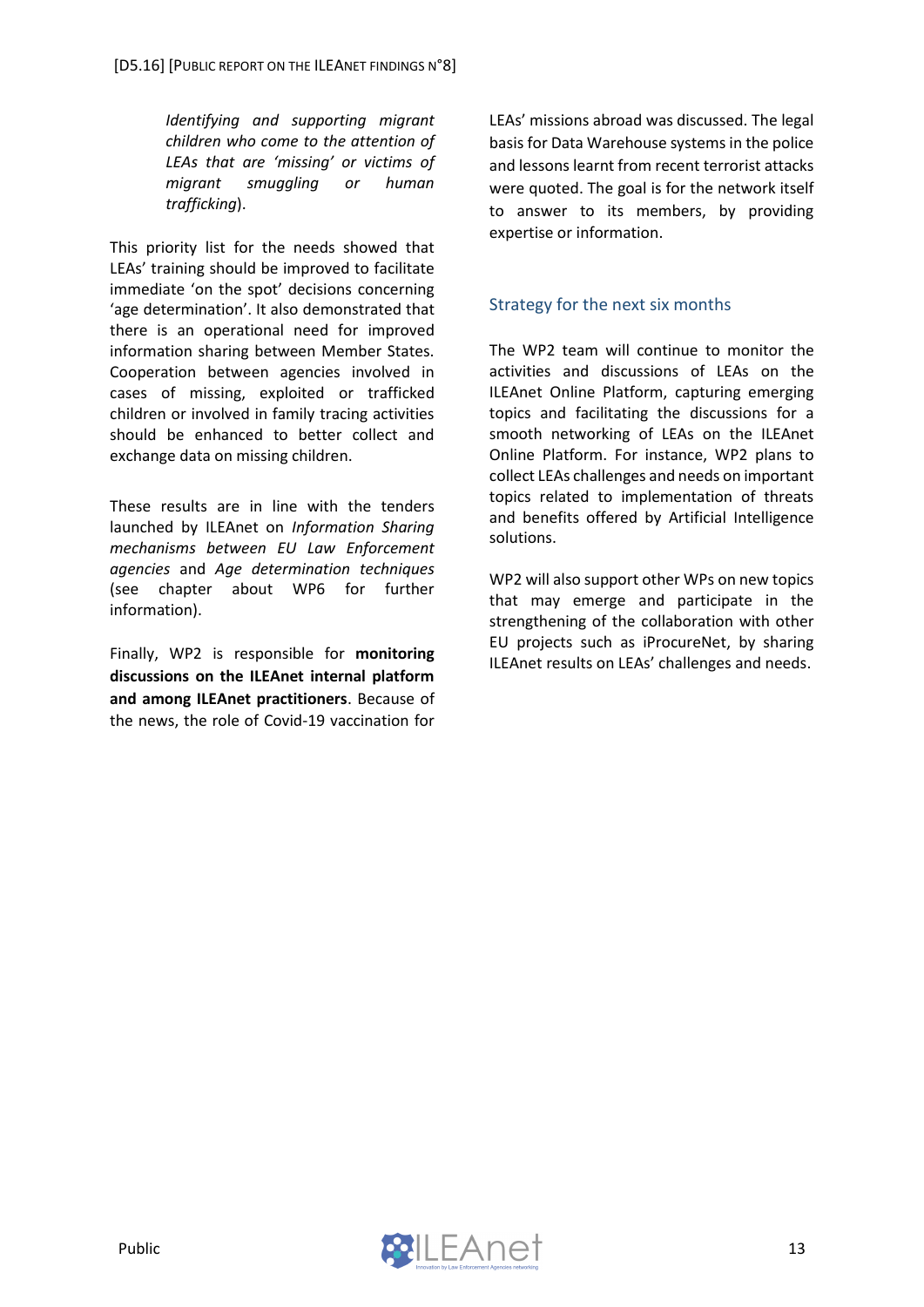### <span id="page-14-0"></span>**WP3 ILEAnet Knowledge Factory**

WP3 has four main tasks:

- Enhancement and analysis of the online profiles of the ILEAnet community members
- **IDENTIFICATION AND COORDINATION OF SPECIFIC** best practice and state-of-theart/technology reports
- $\bullet$  Initial gaps and opportunities analysis
- **EXEC** Development and management of the ILEAnet wiki (ILEAnet Knowledge Factory)

The first task is considered concluded, and no other actions were undertaken to enhance member profiles. The other tasks are still ongoing.

#### <span id="page-14-1"></span>Report of general activities

WP3 mostly concentrated on furthering the **IPUP** initiative (**ILEAnet Project Uptake Process**) through the delivery of **targeted** uptake webinars focused on research projects receiving the highest level of feedback following the third Public Workshop (PW3). As a reminder, the IPUP seeks to provide a robust tool to identify and support LEA exploitation of research results, thanks to a methodological framework.

The third Public Workshop (PW3), held in November 2020, was designed to identify solutions and gaps regarding a migrationrelated topic previously identified by WP2: *Identification and Control of Irregular Migration through Modern Technologies.* As ILEAnet previous surveys show that respondents were not familiar with research projects in this field, PW3 aimed at showcasing some of the research outputs. Thus, eight projects presented their outputs by adopting a LEA-approach.

A survey was run during PW3 to assess the level of relevancy of the presented projects to LEAs daily operations. Based on the results of the survey, WP3 **selected the most promising projects** and invited them to **participate in targeted IPUP webinars**. The **ROBORDER** project had the highest score in terms of solution relevance and interest in participating in a further information session. A 1.5 hour webinar was held in 30 March 2021. The objective of the event was to provide a more extended opportunity for practitioners to explore the technology developed by ROBORDER and gain a greater understanding of how the research could be exploited and deployed in a LEA environment.

To allow time for a deeper dive into the solution, participants were provided with an **information pack** prior to the event. The information pack included the original TELOS survey, the scenario and the Project ID card developed for PW3 and the original project presentation. Researchers and industrials were welcome in the webinar as well. In collaboration with WP4, the webinar allocated time to collect participants' opinions about possible standardisation and commercialization opportunities (post webinar questionnaire, see below).

Targeting Border Guard Authorities, specifically decision makers, purchasing managers and technology specialists, ILEAnet collaborated with **FRONTEX** to circulate information about the webinar. ILEAnet also invited **iProcureNet** to present its work on joint procurement for the security field, both projects being concerned with market uptake of security solutions.

In total, 43 participants from 14 countries registered to the event (more than three quarters were LEAs, there were a few industrials, and the remainder came from various academic institutions).

With the ROBORDER webinar, WP3 **tested the IPUP concept from end to end**, and the next period will focus on refining the process with another promising project (the FOLDOUT project). WP3 also made **recommendations**for revisions to the IPUP unfolding and to some of

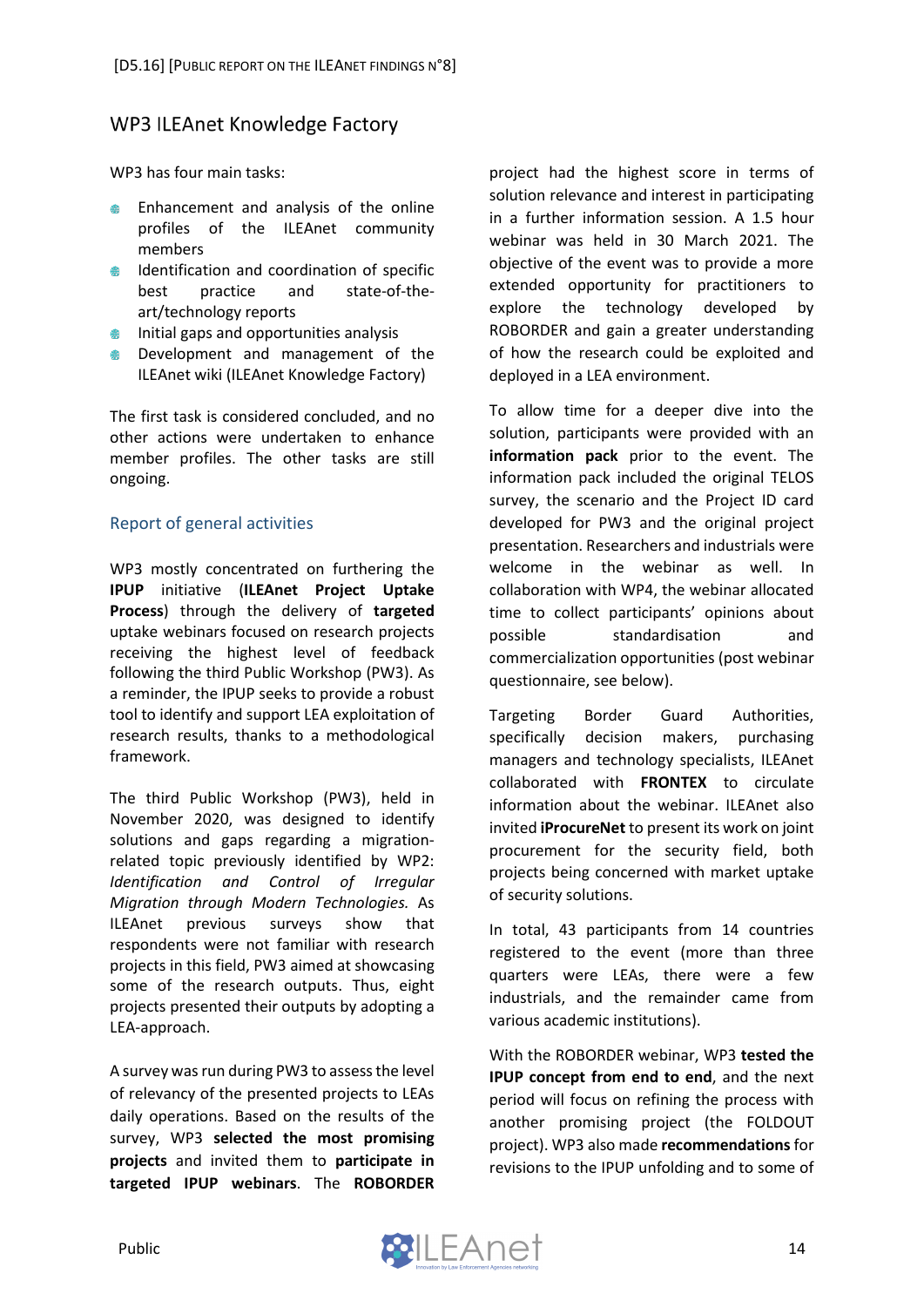the templates used for information gathering, in order to improve responsiveness.

**Management of the ILEAnet wiki (ILEAnet** Knowledge Factory)

The Knowledge Factory is filled with information on relevant academic publications, white papers, national and international research projects and official documents. All users are encouraged to contribute to the body of knowledge with their own expertise or experiences, add value and applicability to the information by evaluating knowledge, and search the Knowledge Factory to find ideas, solutions, events, collaboration opportunities in Europe and internationally.

There are more than 500 references of information available in the Knowledge Factory, at the disposal of the ILEAnet Community, but despite the encouragement of individuals outside the Steering Committee, the tool feeding is only performed by WP3 contributors.

In order to continue populating the Knowledge Factory, a 'push' rather than a 'pull' approach was chosen. Publication of relevant entries is in the ILEAnet scientific newsletter, published every 2 months.

#### <span id="page-15-0"></span>Strategy for the next six months

WP3 will go on refining the IPUP process and the hosting of further project uptake webinars. The preparation of the FOLDOUT project webinar has already started and will benefit from FRONTEX support for the dissemination component.

Finally, the work on the Knowledge Factory will continue, by feeding the ILEAnet platform with new knowledge and publishing a selection of Knowledge Factory's items.

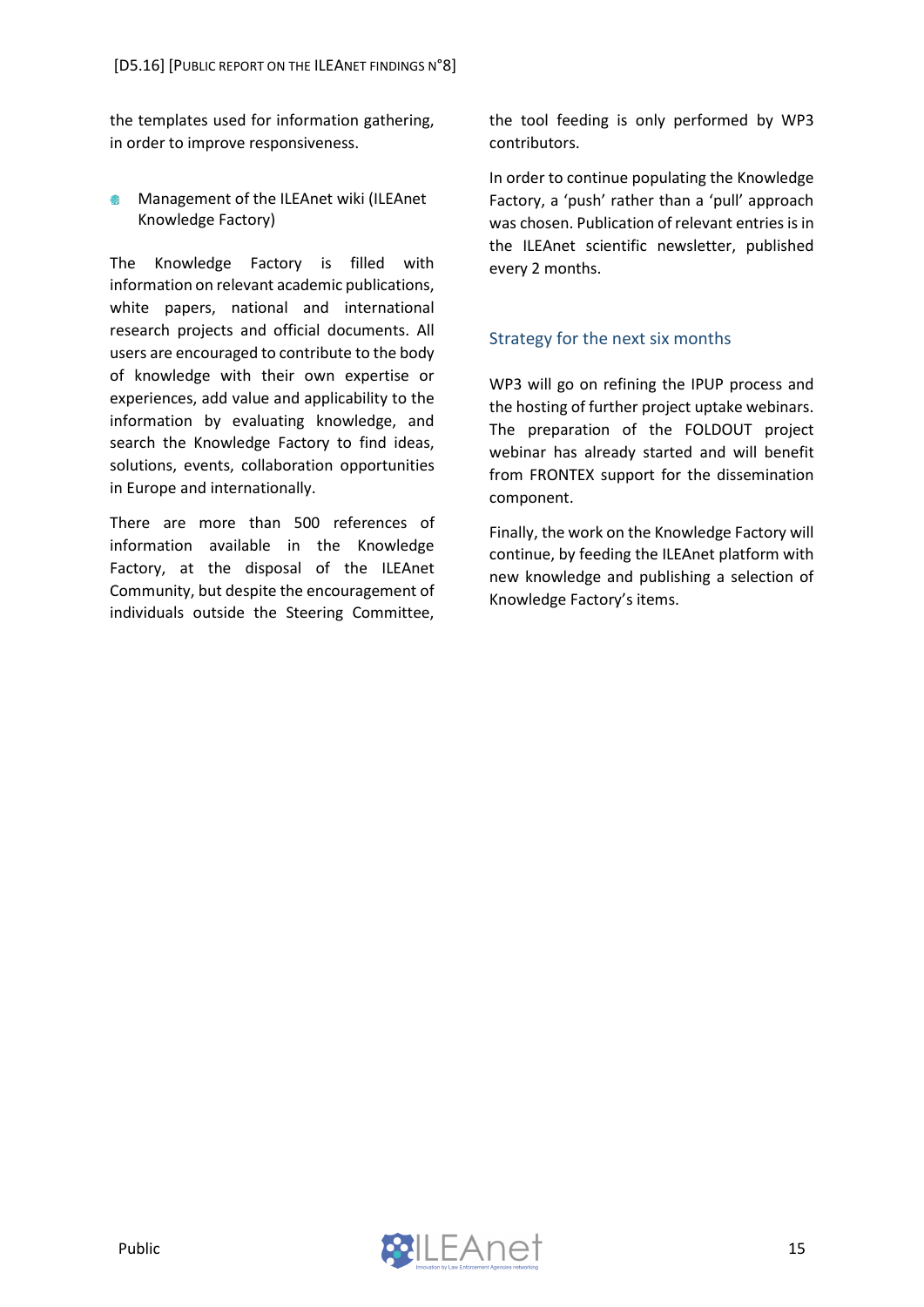### <span id="page-16-0"></span>**WP4 ILEAnet Scouting activities**

The purpose of this section is to provide a status update on the main areas of work related to the WP4 for month 43 to 48, which are as follow:

- **To perform an analysis of opportunities** identified in WP3 and assess feasibility of the most promising ones;
- $\bullet$  To define the areas of most common interest for future standardisation;
- **●** To connect with relevant initiatives and RDI projects.
- **●** To elaborate recommendations for uptake of solutions by LEA practitioners and RDI roadmaps.

#### <span id="page-16-1"></span>Report of general activities

#### *Standardisation*

Most of WP4's work for the reporting period was dedicated to the **preparation of the fourth ILEAnet Public Workshop** (PW4), dedicated to *Standardisation in security research*.

WP4 had been involved in the **agenda** definition, the **identification and invitation of relevant stakeholders** (e.g. CEN CENELEC Technical Committees) and **standardisationoriented research projects**.

Among all the projects analysed in terms of standardisation, eleven ones were initially spotted for PW4, and **five projects** finally agreed and/or were available for PW4: INSPECTr, FORMOBILE, EU CISE 2020, DRIVER+ and STAIR4SECURITY. Supported by the ILEAnet Scientific Coordination team, WP4 prepared a set of questions related to standards and standardisation in Research, Development and Innovation (RDI) security projects, to be used as guidelines for project presentations during PW4. The design of the questionnaire embraced a natural presentation flow to make projects describe in a structured way their standardisation activities as part of their research project, starting from the EU call to the concrete standardisation outputs.

ILEAnet invited **CEN/TC 419 Forensic Science Processes** chaired by Mr Michel Smithuis and **CEN/TC 391 Societal and Citizen Security** chaired by Ms Patricia Compard to present the work of the CEN Technical Committees during PW4. Besides, two managers from national standardisation bodies agreed on presenting their respective project: Dr Karl Grün (Director of Standardisation at **Austrian Standards International -** FORMOBILE project) and Anja Seeliger (Project Manager, Innovation, Research & Transfer, **DIN**, Germany - DRIVER+ project). Further information about PW4 are available on the [ILEAnet website](https://www.ileanet.eu/news/news-events/tx_news/ileanet-public-workshop-4-on-standardisation-in-security-research/?tx_news_pi1%5Bcontroller%5D=News&tx_news_pi1%5Baction%5D=detail&cHash=18a67a4c8aa0ce4001165929ff31a322) and a specific ILEAnet public deliverable will be drafted.

WP4 initiated the work on the **identification of areas of most common interest for future standardisation**.

- $\blacksquare$ The process started with the **desk study** performed by WP4 regarding the standards featured in the Horizon 2020 Security calls and RDI projects. The analysis aimed at preparing the background for further steps of the ILEAnet process of defining the areas for future standardisation. It allowed WP4 to compare tendencies and trends (the study results were presented during PW4).
- A preliminary work had been conducted by ⊕ WP4 in the **brainstorming activities** conducted with Klaxoon tool (see D5.15 for further information) to identify standardisation areas.
- The topic of standardisation areas was ● then further explored through the circulation of a **questionnaire** to ILEAnet Steering Committee (first round of idea collection) and INCs and Scientific Referents (second round of idea collection). The objective was to collect ideas and suggestions of areas for future standardisation. It seemed important to

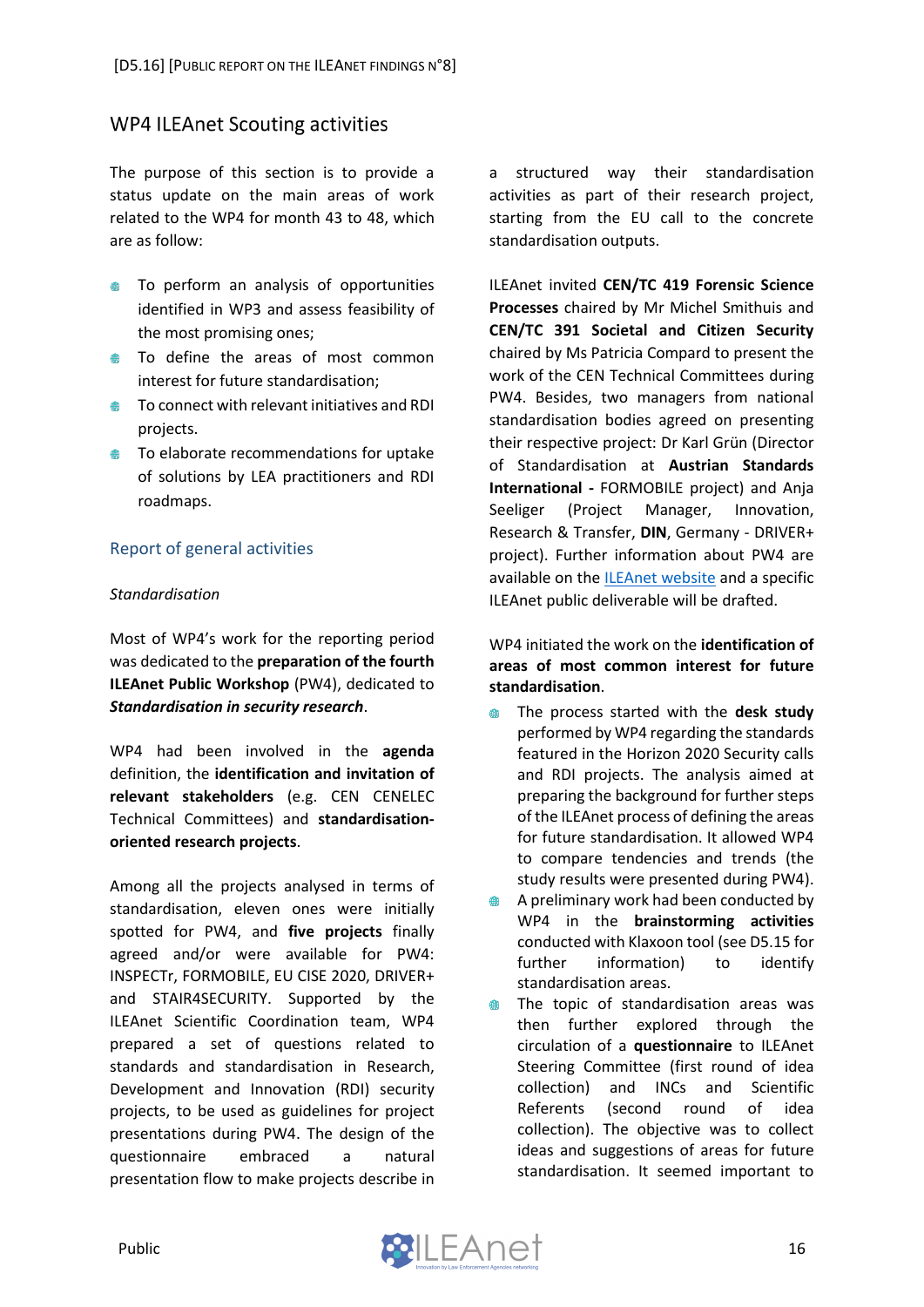provide background information and definitions of what standards are at the beginning of the questionnaire. The questionnaire was divided into four sections reflecting ILEAnet's priority areas (i.e. Migration, Cybercrime, Serious and Organised Crime, and Terrorism), to which were added findings from the Klaxoonbased brainstorming activities on LEAs' involvement in RDI projects. Each section started with some initial examples of standards, with the type and objective of the standard defined, in order to guide the respondents on what path to follow with their suggestions.

- Finally, the second round for the collection  $\oplus$ of ideas was followed by another Klaxoon facilitated brainstorming session to offer to every interested INC the possibility for more in-depth discussion about standards and standardisation.
- **●** Data were then aggregated by WP4.
- **In total, nine ILEAnet Member States sent** their suggestions for standards and after an initial scanning and processing, 140 propositions were assigned to the four ILEAnet's priority areas. Additionally, 34 ideas for standards were suggested by LEAs as those that can make the LEAs participation in the Research, Innovation and Development projects easier and more effective.

After summary and aggregation of all data obtained, the results were presented during PW4 and discussed with participants. The ideas regarding the four ILEAnet topics were also prioritized during PW4.

WP4 participated in the final event of STAIR4SECURITY project, that was held on 27- 28 May 2021. STAIR4SECURITY platform seems a very interesting tool for standardisation issues and ILEAnet is likely to further discuss collaboration with the project.

#### *Participation in subcontracting activities*

WP6 (ENSP, as contracting authority) moved forward with public procurement procedures to launch two open calls (see chapter about WP6 for further information). After ensuring that the two calls took into account the **standardisation** component, WP4 dedicated a significant portion of time to assist WP6 in the preparation and execution of the first open call awarded, namely 'Development of mechanisms for better information sharing among law enforcement agencies'.

WP4 suggested to include in the analysis the perspective of representatives from **academia and industry** and to pay a special attention to the **monitoring of research and innovation projects** and to the **recommendations regarding the uptake of the industrialization of results**.

Finally, the results shall help ILEAnet in preparing recommendations for the industrialisation of the RDI results, expressing common requirements regarding innovations as well as indicating priorities regarding domains requiring more standardisation.

WP4 will provide guidance when the 'recommendation' task of the call will start and will support WP6 in a similar way for the second open call (on Age Determination).

#### *IPIP*

The results of the **two brainstorming activities**  led in 2020 to answer the question: "What are the concrete solutions to better involve practitioners in security research?" were presented by the ILEAnet Scientific Coordination team during PW4 (June 2021). In the coming months, the conditions for a successful ILEAnet Project Incubation Process (IPIP) will be further refined, thanks to the opinion of industry and academia.

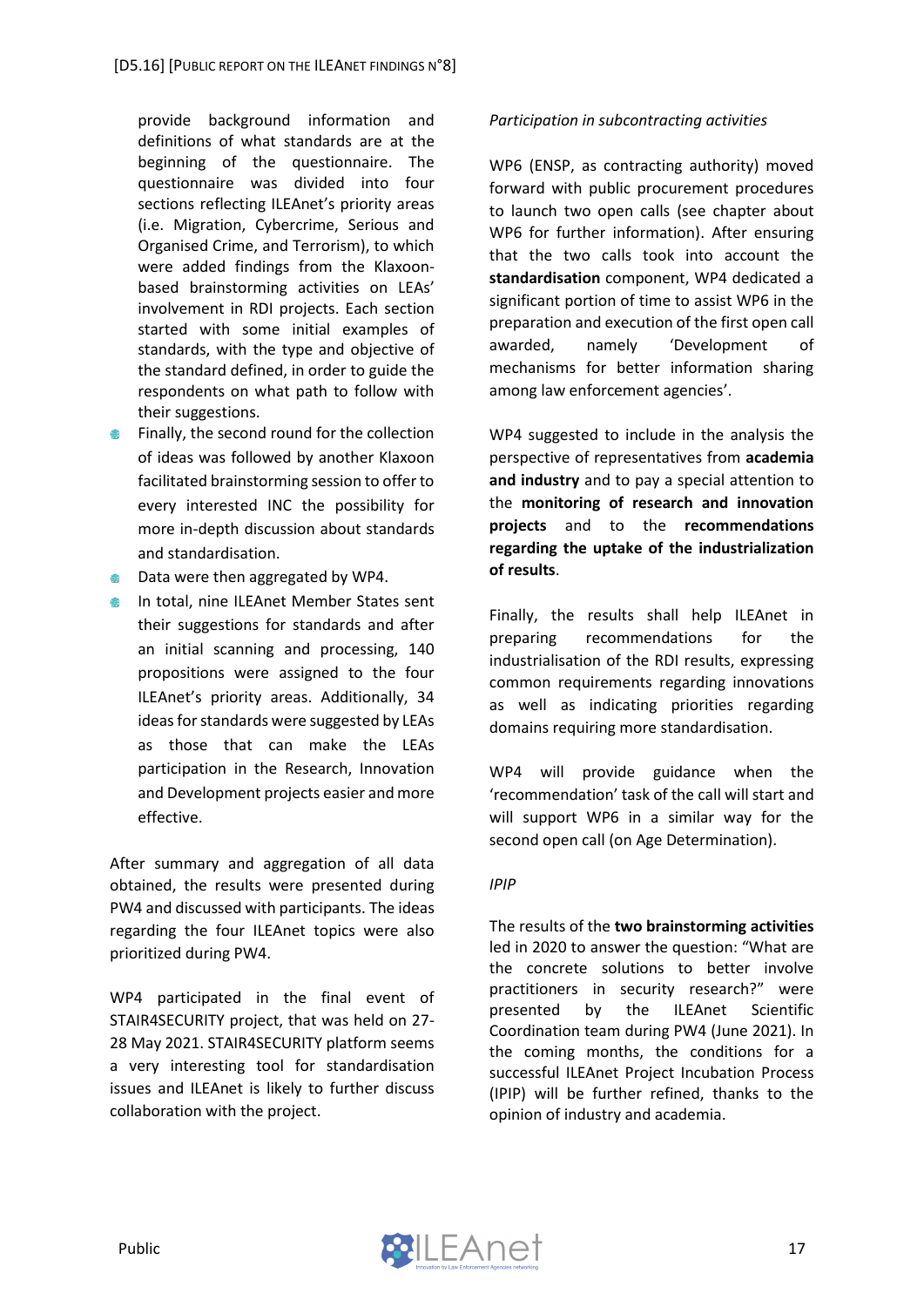#### *IPUP*

As mentioned in the last public report, WP4 also worked on the final stage of IPUP and suggested the addition of **a post webinar questionnaire** for the participants to get a clear understanding of the uptake potential of presented solutions. In collaboration with WP3, WP4 designed a post webinar questionnaire for this purpose which was used during the ROBORDER webinar (see chapter about WP3 for further information). Three main questions were asked:

- 1. Do you think that the solution presented by the project is suitable for commercialisation?
- 2. Do you consider the solution to be suitable for further development?
- 3. In your opinion, would the LEA community benefit from standardisation of the solution?

The objective was to collect webinar participants' opinion about next steps for the solution presented by the research project.

9 respondents out of 43 participants of ROBORDER webinar completed the questionnaire, most of those being LEAs. 89% of the responses said that the ROBORDER solution was suitable for commercialization, but only about 11% declared their interest for buying the product. The reason might be that there were not the decision-makers who participated in the workshop. Every responder declared that the solution should be further developed and some suggested some possibilities. Finally, the majority of responders declared that standardisation of the solution would be useful for LEAS and some express their willingness to cooperate in standard setting. The post webinar questionnaire might be further refined to ensure a better responsiveness of participants.

#### *Recommendations*

As ILEAnet is entering its last stage, there were also intensive discussions about the format of the WP4 final deliverables and the Recommendations. WP4 further defined the "shape" of the final **recommendations** that will be provided. Recommendations will come from (i) in-depth analysis of selected topics (tenders), i.e. specific and practical recommendations, and (ii) the ILEAnet community, i.e. a generic roadmap covering the research project cycle from incubation (IPIP – ILEAnet Project Incubation Process) and uptake (IPUP), as a shared methodology for the involvement of LEA practitioners from the early stage of a research work and the active participation of LEAs in projects, to the exploration of research project outputs compared to the LEAs current challenges and needs.

#### <span id="page-18-0"></span>Strategy for the next six months

In the next reporting period, the WP4 activities will be focused on different tasks:

- Analysing PW4 results & conducting follow up activities (liaison with CEN-CENELEC initiatives, research projects, etc.);
- Starting and/or strengthening the discussion around the ILEAnet's perspective and particularly standardisation, with the selected contractors of the two open calls;
- Participating in refining the conditions for an successful IPIP process;
- Participating in refining the end of the IPUP process, particularly the post webinar questionnaire;
- Going on with the dissemination activities  $\oplus$ of ILEAnet (e.g. participating in the final conferences of security research projects).

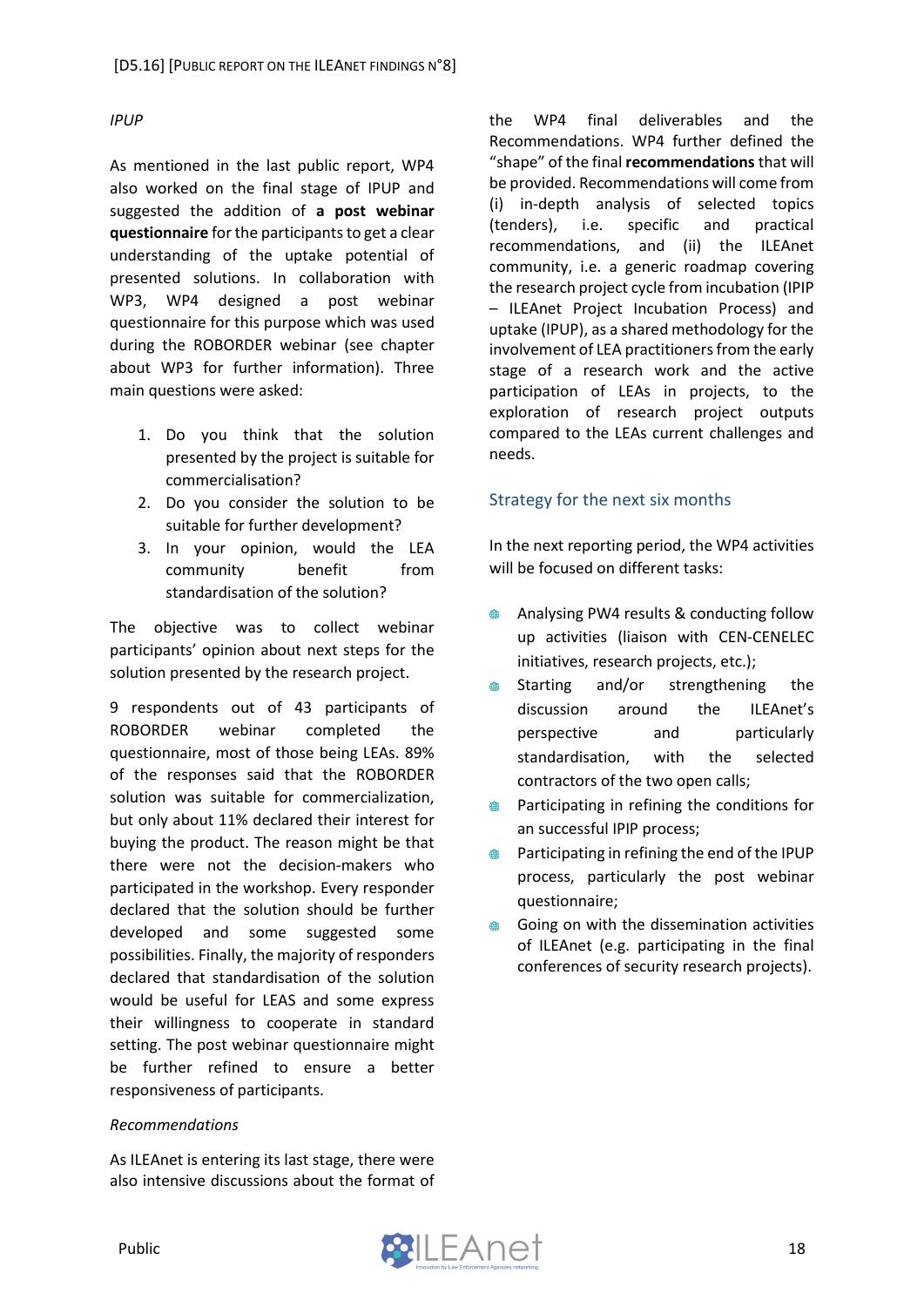### <span id="page-19-0"></span>WP5 and WP6: transversal activities

This section will shed a particular light on the **transversal activities** led within the ILEAnet project.

The first mission being to build on **a network of practitioners and researchers,** the community management is a crucial part of the project and requires a daily investment from the coordination team and the Community Management. Below are examples of (ad-hoc or regular) activities proposed to the practitioners and researchers' communities.

- Attention was given to connect INCs with each other. The **format of the monthly teleconference meeting** already improved during the last reporting period continued to **foster discussion** among attendees and facilitate the sharing of security research knowledge. In addition, the ILEAnet Online Platform is being **updated** to support the integration of new focal points and the networking among practitioners.
- The Scientific coordination team continued to offer **a set of digital services to attract researchers and foster exchanges between researchers and practitioners**, and **acts as a bridge** between those two different communities. The first tangible example of this work is the **launch of two open calls.** One of ILEAnet's partners, namely ENSP, is the contracting authority, and launched two calls on the European and French procurement platforms, to lead in-depth studies on two topics considered as important for the ILEAnet community: the sharing of information and data and the determination of age. Besides performing in-depth analysis on topics for which ILEAnet identified a pressing need for LEAs, the two tenders aim at making researchers work on practitioners' needs and connect these two worlds. The first

tender, on *Information Sharing*, was awarded and the team is working on the first task which is the mapping of existing and emerging information sharing mechanisms. The task is conducted through a questionnaire distributed to relevant stakeholders followed by a workshop. The second tender, on *Age determination*, will be awarded and kicked off very soon. The second example of "gap bridging" is the **promotion of scientific work through the ILEAnet scientific newsletter**, the two first issues having been released in the reporting period.

- A substantial work is the **organization and**   $\qquad \qquad \oplus$ **preparation of virtual events (webinars, public workshops, etc.)**.
- The support team is also involved in the  $\oplus$ **creation of graphical materials (infographics, flyers, etc.).** The pictorial aspect of the project tools is key to explain at a glance the abstract processes ILEAnet is trying to implement.
- To internally and externally communicate  $\oplus$ about the project's activities, the **ILEAnet newsletter** describes news and enables ILEAnet members to stay updated about the project.
- ILEAnet analysed the results of ● **brainstorming activities** designed to make practitioners and researchers debate the best ways to involve practitioners in security research. The events turned out to be successful and three policy briefs highlighting the main results were circulated with the European Commission. Results were also presented during PW4.
- Finally, as a network of practitioners and a community of individuals interested in RDI, ILEAnet responds to requests from other EU projects and EU Agencies, and **disseminate information, questionnaires** in its network (such as the Europol's questionnaire on Predictive Policing tools).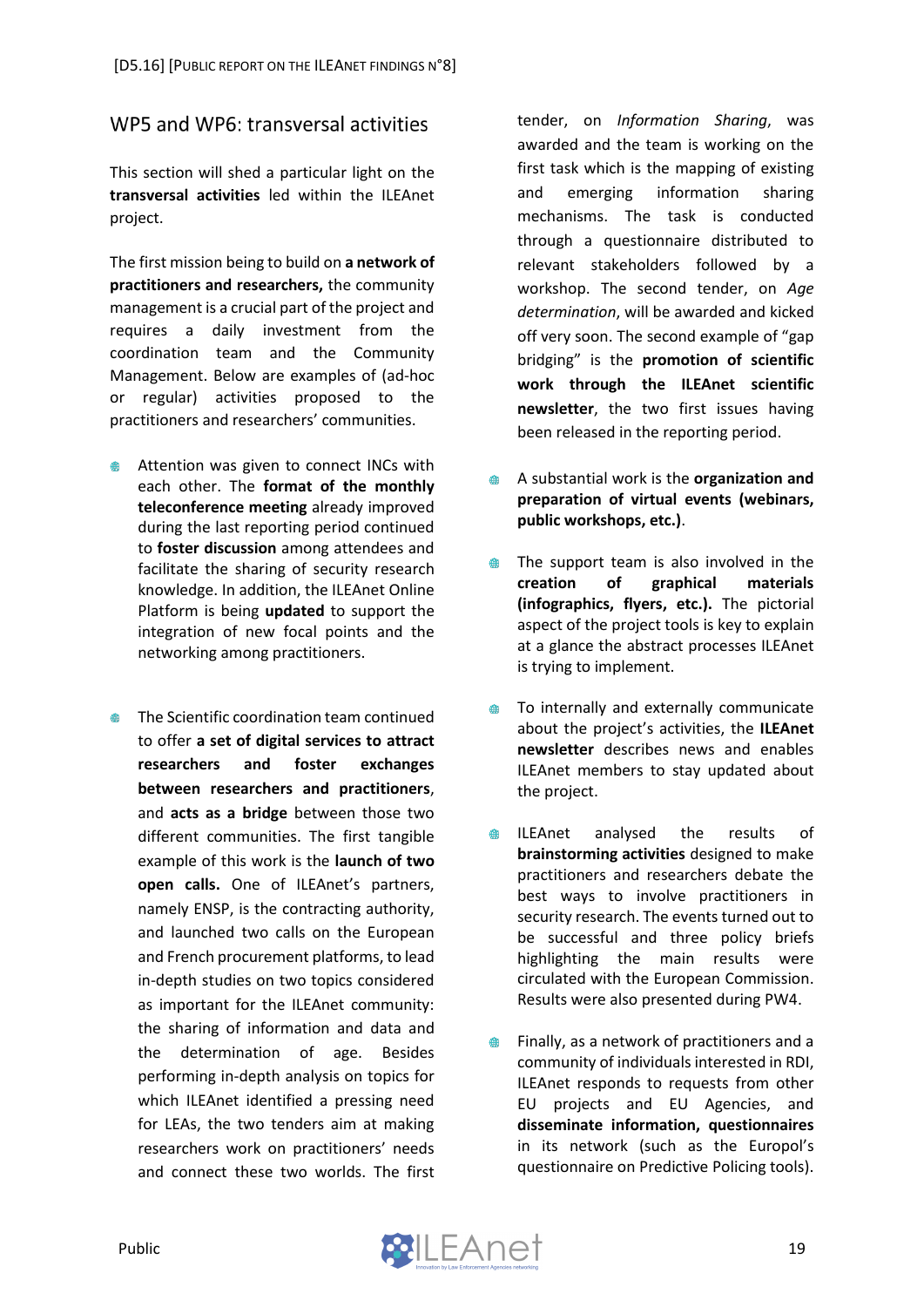# <span id="page-20-0"></span>Conclusion

ILEAnet's first mission is to build and develop a sustainable LEA practitioners' network focused on research and innovation addressing LEA's challenges together with a community of individuals. ILEAnet's role turned out to be even more crucial during the COVID-19 crisis that imposed teleworking and virtual meetings. ILEAnet proved its resiliency by adapting and digitising information in the most effective way.

It resulted in:

- An intensive work to identify areas for future standardisation;
- **The preparation of the fourth ILEAnet** Public Workshop, a virtual event dedicated to *Standardisation in security research* (the event having supported the above work);
- **The refinement of the ILEAnet Project** Uptake Process (IPUP) with follow up and targeted webinars after the third ILEAnet Public Workshop and the experiment of a new tool to explore uptake routes;
- The attribution of the first open call launched by ILEAnet and the kick off for the *Information Sharing* in-depth study;
- The preparation of the second open call (on *Age determination*);
- A survey of LEAs' challenges and needs regarding Age determination, that will be used as support material for the tender mentioned above;
- **The involvement of the INCs, scientific** referents and their national networks in connecting ILEAnet and the national networks;

The enhanced format of ILEAnet National Contacts (INCs) monthly meetings still fosters discussions and exchanges of information. ILEAnet continued to strengthen its network thanks to bilateral interviews with its INC new members.

To reinforce the collaboration between ILEAnet and academia, the scientific coordination developed a set of offers to promote the work of European security researchers, such as a scientific newsletter. All ILEAnet members are invited to suggest content for the newsletter and particularly to highlight the scientific work carried out in their respective countries.

By analyzing and sharing the results of the brainstorming sessions, ILEAnet deepened its work on recommendations to better involve law enforcement practitioners in security research and to facilitate the uptake of research outputs.

Besides the outward communication and dissemination activities, ILEAnet ensures the consistency and understanding of its activities internally. The project newsletter is distributed on a regular basis and computer graphics are developed. These documents help popularising the activities carried out within the project.

The ultimate goal is to enhance ILEAnet's legitimacy and visibility among academics and LEA end-users, to develop a conducive environment for innovation and facilitate practitioners' involvement into research activities.

The next steps will be focused on:

- Analysing the outcomes of the PW4;
- Drafting the list of standardisation areas;  $\oplus$
- Collaborating with relevant  $\qquad \qquad \oplus$ standardisation stakeholders to sustain ILEAnet results on standardisation;
- Pursuing the experimentation of the IPUP; ●
- Refining the IPIP process and the conditions for successful project incubation;